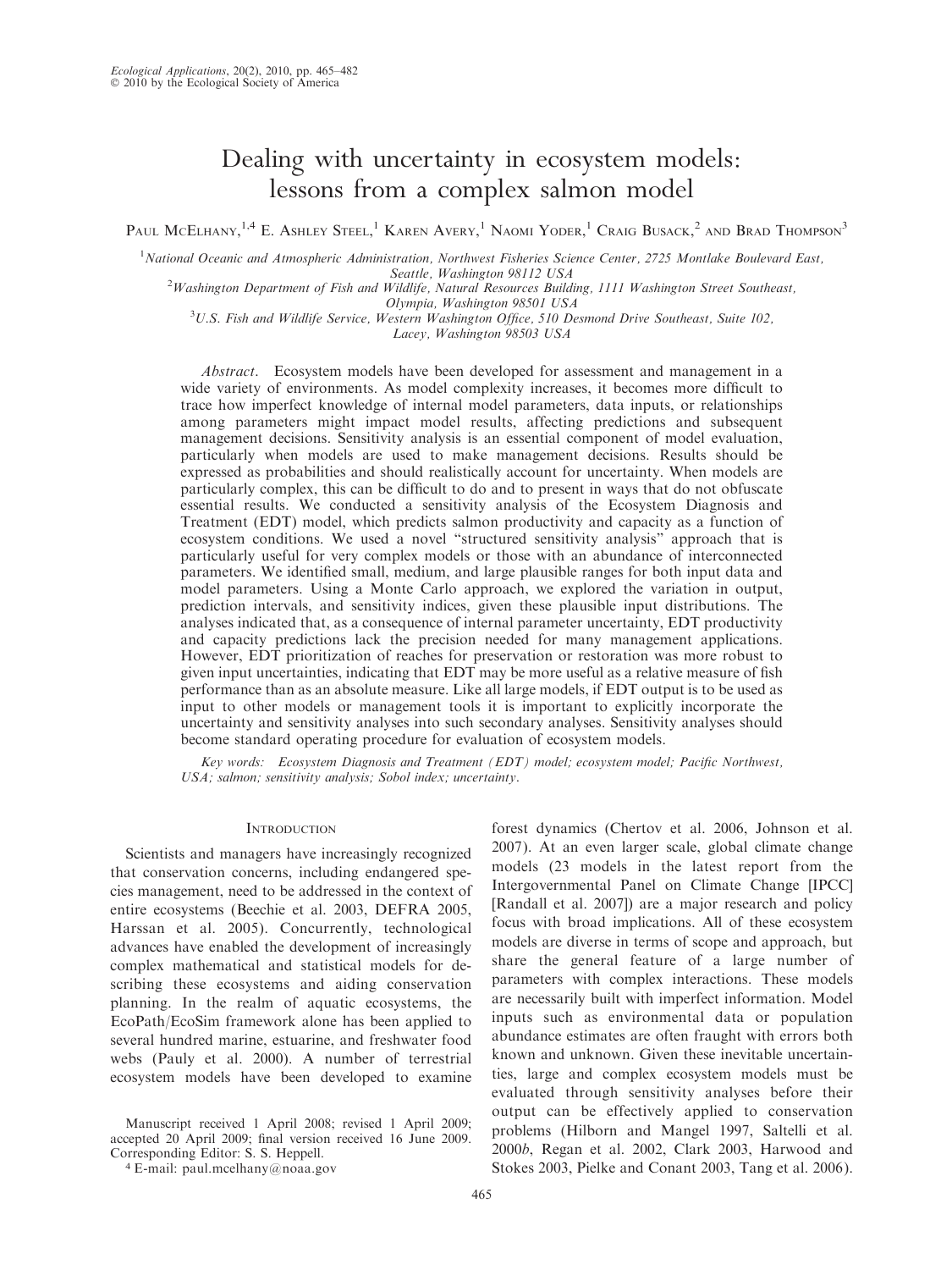Sensitivity analysis is a systematic exploration of how model results change in response to changes in the model input and parameters. It can improve the interpretation of modeled output and aid in reducing model complexity. Knowing which parameters have little influence on model output and whether parameter interactions are additive (i.e., parameters are independent), synergistic (i.e., parameters combine for an exaggerated effect on output), or compensatory (i.e., parameters ''cancel each other out'' for reduced effect on output) can help identify which parameters can be removed from the model without changing its predictive capabilities and where to focus additional field sampling resources for improved model precision. Since model inputs are themselves only estimates, we need to understand how model output, and therefore management recommendations, might change as a result of alternative reasonable estimates.

Despite the need for sensitivity analyses, tools and technologies for evaluating large ecosystem models have lagged behind model development and usage. Technical challenges have certainly played a role in this lag, but an additional factor may be reluctance by both managers and modelers to fully incorporate uncertainty into analyses, for fear that wide prediction intervals will render a model less valuable as a management tool. We argue that information about prediction intervals and model sensitivity will make a model more valuable and sensitivity analysis should become standard operating procedure. In our experience, managers often have no idea what to do with uncertainty estimates, so it is important that modelers communicate uncertainty results clearly and with examples of how uncertainty may affect decision making.

In this paper, we used a novel, structured approach to conduct a full sensitivity analysis of a large, complex, and widely used model employed for managing Pacific salmon populations. The Ecosystem Diagnosis and Treatment (EDT) model (Lichatowich et al. 1995, Mobrand et al. 1997) is used to estimate salmon abundance and productivity and as an approach for identifying and prioritizing the manner in which recovery funds should be allocated to specific habitat restoration and preservation actions. The model contains a large number of parameters characterizing both the environment and relationships between the environment and salmon, most of which are estimated with considerable uncertainty. For example, the model includes parameters describing the level of total pollutants in the water column and the sublethal effects of those pollutants on salmon; neither the amount nor effect of pollution can be estimated with much precision. Although there have been some other efforts at partial sensitivity analysis of EDT (Steel et al. 2009), the uncertainty in input parameters has not been explicitly taken into account and the EDT model currently provides only point estimate predictions. We argue that

current model output is unsatisfactory for making informed management decisions.

As model complexity increases, it becomes more difficult to trace how imperfect knowledge of internal model parameters or data inputs might impact model predictions, causing many modelers to give the problem short shrift. A thorough sensitivity analysis often requires a Monte Carlo approach in which the model is run many times, with each run using random samples drawn from the input parameter probability distributions. This process can be extremely time-consuming for complex model applications; our approach reduces this limitation. We provide prediction intervals for key model outputs, such as estimated salmon capacity, and compare the sensitivity of modeled output to groups of different types of parameters. Our goals in this analysis were twofold. First, we wanted to develop and implement a method for evaluating the EDT model as a means for improving endangered salmon population management. Second, we wanted to use the EDT analysis as the basis for a general evaluation of how uncertainty analysis can be applied to large ecosystem models to make better management decisions.

## Pacific salmon

Pacific salmon are an ideal species for building and evaluating ecosystem models due to their complex life history strategies and known dependency on habitat quality, which is the focus of most recovery efforts (Quinn 2004). There are six species of Pacific salmonids in the Pacific Northwest (PNW; Washington, Oregon, Idaho) of the United States that are predominantly anadromous and semmelparous, Oncorhynchus tshawytscha (chinook), O. kisutch (coho), O. mykiss (steelhead), O. nerka (sockeye), O. keta (chum), and O. gorbuscha (pink) (Groot and Margolis 1991), and two other species, O. clarki (cutthroat) and Salvelinus confluentus (bull trout), that are less frequently anadromous (Quinn and Myers 2007). Pacific salmon are of considerable cultural and economic importance to communities in the PNW, particularly native communities. Because of habitat degradation, dam construction, overfishing, hatchery production, and other threats, many salmon populations in the PNW and in California are currently listed as threatened or endangered under the U.S. Endangered Species Act (Good et al. 2007).

As a consequence, extensive efforts are underway to recover threatened populations and protect existing healthy populations. In response to salmon population declines, a great deal of money has been and will likely continue to be spent on actions to restore and protect critical freshwater habitat for salmonids. Between 2000 and 2006, the federal Pacific Coastal Salmon Recovery Fund alone allocated over US\$500 million to salmon recovery (NOAA 2007), and millions more from state, local, and private sources have been spent to recover salmon. The types of restoration and management actions that are prescribed for salmon recovery are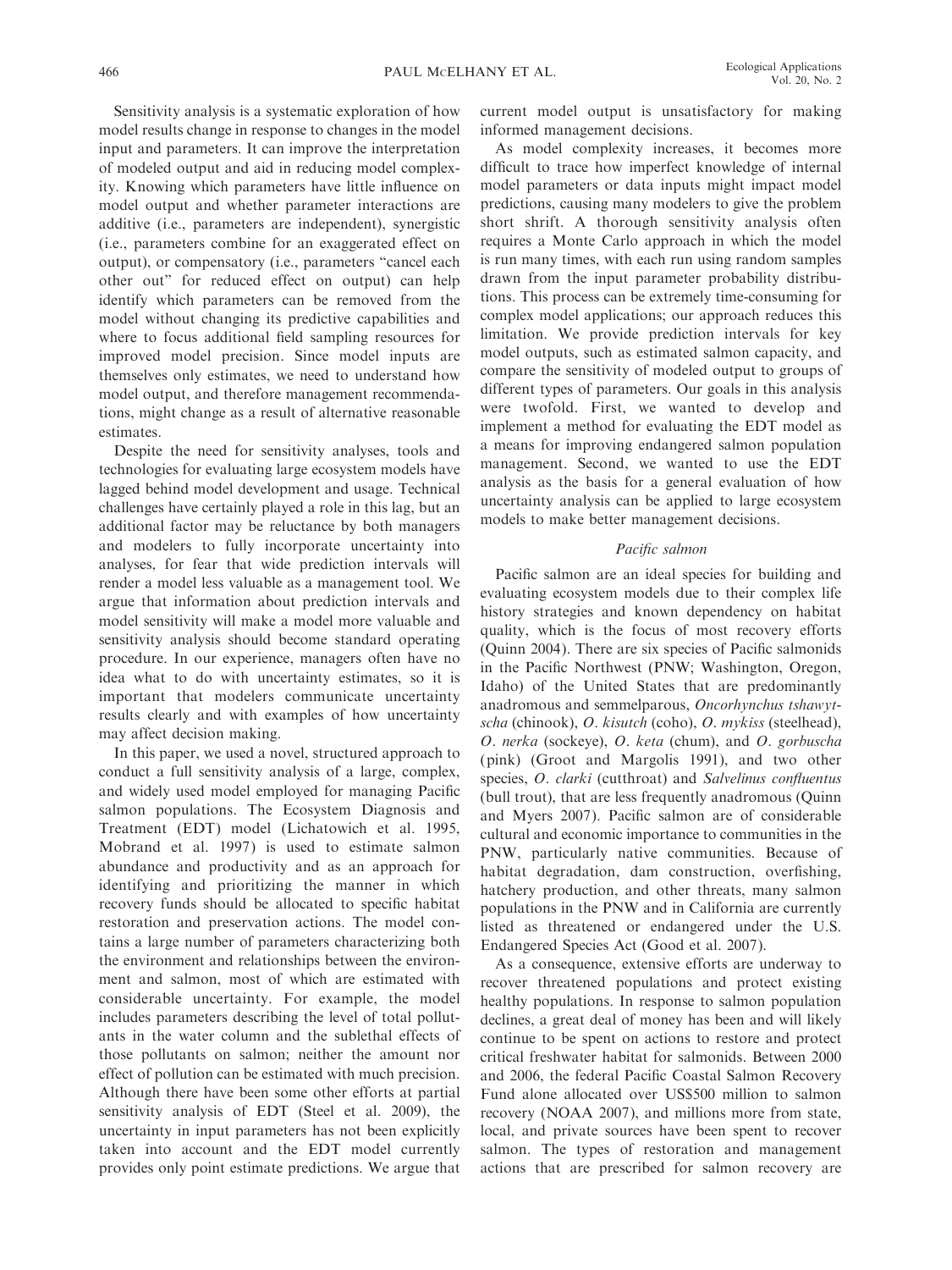often very precise and on small scales, which means that models to predict the effects of those actions or prioritize them must be on similar spatiotemporal scales (and hence, very complex).

# The EDT model

The Ecosystem Diagnosis and Treatment model was developed by Mobrand Biometrics (now Mobrand, Jones and Stokes) to predict salmon performance (primarily abundance and productivity) as a function of ecosystem conditions (primarily freshwater habitat) in order to identify environmental features for protection or restoration. The EDT model also provides estimates of population characteristics for cases in which little or no empirical fish data exist (Lichatowich et al. 1995, Mobrand et al. 1997, Lestelle et al. 2004, Mobrand Biometrics 2005). The model is proprietary and we did not have access to the code used to implement the mathematical algorithms. However, in cooperation with Mobrand Biometrics, we obtained a compiled copy of the program, which allowed us to manipulate the internal parameters.

The EDT model has been used in over 100 watersheds in the PNW to evaluate hundreds of individual salmonid populations. The evaluations include an estimate of population abundance, productivity, capacity, and diversity under four different environmental scenarios. The evaluations also include an assessment of which freshwater habitat attributes in which reaches are most important for either restoration or preservation. This reach/attribute prioritization might be expressed, for example, as ''The greatest increase in chinook salmon abundance would likely occur if stream substrate embeddedness were reduced to historical levels between river km 7 and river km 9.'' Both the fish performance and reach/attribute prioritization predictions have been widely incorporated into PNW salmon and ecosystem management plans (e.g., Lower Columbia Fish Recovery Board 2004, Shared Strategy for Puget Sound 2007). The predictions of fish performance have been used to inform recovery goals and harvest management decisions and the reach/attribute prioritizations have been used to help guide the funding of recovery actions. Recently, the EDT model results have been widely used as inputs to the All H Analyzer (AHA) salmon life cycle model (Hatchery Scientific Review Group 2009a). The AHA model evaluates the impact of habitat, hatcheries, harvest, and hydrosystem operations (the "H's") on salmon populations. Through this AHA model, EDT is anticipated to have additional influence on the prioritization of management actions for threatened and endangered salmon (Hatchery Scientific Review Group 2009b).

A recent paper by Blair et al. (2009) provides an overview description of the EDT model and its conceptual underpinnings. An electronic library of EDT documentation is available from Mobrand, Jones and Stokes (MJS) (*available online*).<sup>5</sup> Here, we provide a brief overview of the model, focusing on the mechanics of the equations that are needed to understand the sensitivity analysis. A summary of parameter groups in the EDT model is provided in Table 1.

The EDT model is an ecosystem model taken from the perspective of a single salmonid species. The species life cycle is broken into a number of life stages, and survival and capacity of each stage are characterized by a Beverton-Holt function in which the number of recruits  $(R)$  is a function of the number of spawners  $(S)$ , the intrinsic productivity  $(a)$ , and the maximum number of recruits  $(b)$ :

$$
R = \frac{aS}{1 + \frac{a}{b}S}.\tag{1}
$$

These life-stage-specific Beverton-Holt functions are coupled together to estimate the overall productivity and capacity for the population (Moussalli and Hilborn 1986). The life stage productivity and capacity estimates are generated in EDT as a function of the condition of the ecosystem. The EDT model describes the condition of the ecosystem by first partitioning the freshwater habitat into stream reaches, which are then characterized by the status of 43 specific attributes, such as maximum temperature or percentage of pools. To estimate the survival of a particular life stage in a particular reach, the survival of that life stage under ideal conditions (the ''benchmark'' parameter) is decremented based on a function describing the extent to which existing habitat conditions reduce productivity from the ideal (these are the productivity "rule" parameters). A somewhat similar process is used to estimate river-reach specific life stage capacities in which the capacity is reduced from ideal benchmark densities based on habitat condition. Marine survival is modeled assuming density-independent mortality.

For a given population, there is usually a large amount of variability in spawning location, travel speed, and life stage transition timing (Groot and Margolis 1991, Quinn 2004). The EDT model describes the different potential life history paths through the landscape (i.e., the amount of time a population stays in a particular river reach at a particular life stage) as ''trajectories.'' To estimate the impact of habitat quality on the total population in the watershed, the EDT model estimates an average productivity and capacity estimate across a large number (about 500) of randomly selected trajectories. A number of model parameters define temporal windows for life stage transitions and ranges of travel time that are used in a stochastic process to produce the sample of possible trajectories. The population abundance and capacity for each trajectory are calculated assuming that the trajectory describes a single population. To obtain the overall population

 $5 \langle \text{http://www.mobrand.com/MBI/library.html}\rangle$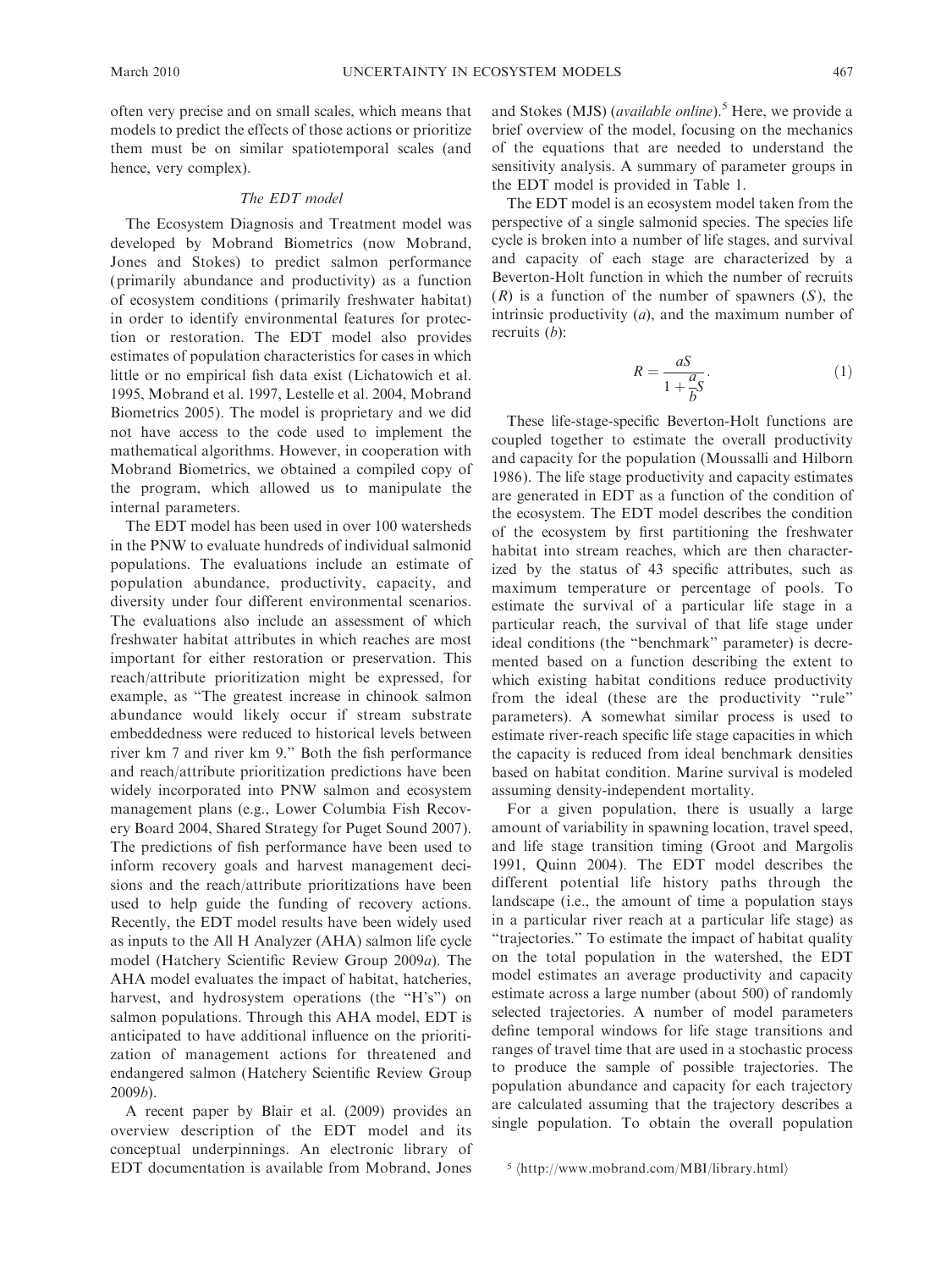TABLE 1. Parameters in the Ecosystem Diagnosis and Treatment (EDT) model.

|                                               | User       | No. individual             |  |  |  |
|-----------------------------------------------|------------|----------------------------|--|--|--|
| Parameter and subparameter groups             | access     | parameters                 |  |  |  |
| Habitat attributes                            |            |                            |  |  |  |
| Habitat attributes                            | accessible | thousands                  |  |  |  |
| Habitat types                                 | accessible | hundreds to thousands      |  |  |  |
| Gradient                                      | accessible | tens to low hundreds       |  |  |  |
| Off-channel factor                            | accessible | tens to low hundreds       |  |  |  |
| Channel length                                | accessible | tens to low hundreds       |  |  |  |
| Width minimum and maximum                     | accessible | tens to hundreds           |  |  |  |
| <b>Benchmarks</b>                             |            |                            |  |  |  |
| Productivity                                  | Mobrand    | $\sim\!10$                 |  |  |  |
| Density                                       | Mobrand    | $\sim$ 10                  |  |  |  |
| Life stage duration                           | Mobrand    | low tens                   |  |  |  |
| Growth factor                                 | Mobrand    | low tens                   |  |  |  |
| Rules                                         |            |                            |  |  |  |
| Key habitat weights                           | Mobrand    | high hundreds to thousands |  |  |  |
| g value                                       | Mobrand    | $\mathbf{1}$               |  |  |  |
| Factor                                        | Mobrand    | thousands                  |  |  |  |
| Exponent                                      | Mobrand    | thousands                  |  |  |  |
| Month weights                                 | accessible | hundreds to thousands      |  |  |  |
| Food multiplier curve                         | Mobrand    | low tens                   |  |  |  |
| Fraction of life history types                | accessible | <10                        |  |  |  |
| Reach data global                             |            |                            |  |  |  |
| Length                                        | database   | tens                       |  |  |  |
| Gradient                                      | database   | tens                       |  |  |  |
| Month weights                                 | database   | tens to low hundreds       |  |  |  |
| Width minimum and maximum                     | database   | tens                       |  |  |  |
| Adult age                                     |            |                            |  |  |  |
| Ocean survival multiplier                     | database   | <10                        |  |  |  |
| Ocean age                                     | database   | <10                        |  |  |  |
| Fecundity                                     | database   | <10                        |  |  |  |
| Sex ratio                                     | database   | $<$ 10                     |  |  |  |
| Juvenile age (steelhead only)                 |            |                            |  |  |  |
| Marine survival multiplier                    | database   | <10                        |  |  |  |
| Proportion smolt                              | database   | $<$ 10                     |  |  |  |
| Life stage pattern and population description |            |                            |  |  |  |
| Spawn window                                  | accessible | tens                       |  |  |  |
| Life stage window                             | accessible | tens to low hundreds       |  |  |  |
| Life stage duration                           | accessible | tens to low hundreds       |  |  |  |
| Smolt migration                               | Mobrand    | <10                        |  |  |  |
| Transitional season                           | Mobrand    | $\mathbf{1}$               |  |  |  |
| Integration method                            |            |                            |  |  |  |
| Productivity                                  | database   | 2                          |  |  |  |
| Capacity                                      | database   | $\overline{2}$             |  |  |  |
| Trajectory seed                               | Mobrand    | $\mathbf{1}$               |  |  |  |
|                                               |            |                            |  |  |  |

Notes: The groups and subgroup categories were the units for sensitivity analysis. Parameters with "accessible" user access could be readily modified by users via a graphical interface, those with ''database'' access could be modified by the model developer within the program database at user request, and those with ''Mobrand'' access were set by the model developer. The number of individual parameters in each of the subparameter groups for a single population application is presented as a range because parameter number varies by watershed and species.

productivity and capacity, all of the individual trajectory populations are combined using one of four methods (or ''integration types'').

The model is typically run under four environmental scenarios: (1) current habitat condition with ocean harvest, (2) current habitat condition without ocean harvest, (3) historical habitat condition, based on habitat reconstruction, and (4) a ''degraded'' habitat condition. These scenarios differ in the reach-specific habitat attribute parameter values and whether a density-independent harvest mortality is included in adult survival. The model identifies highest priority reaches for restoration as those reaches that would result in the greatest improvement in population abundance and productivity if changed from current conditions to historical conditions, while all other reaches remain at current conditions. High-priority reaches for preservation are identified as those reaches that would cause the greatest reduction in population abundance and productivity if changed from current conditions to degraded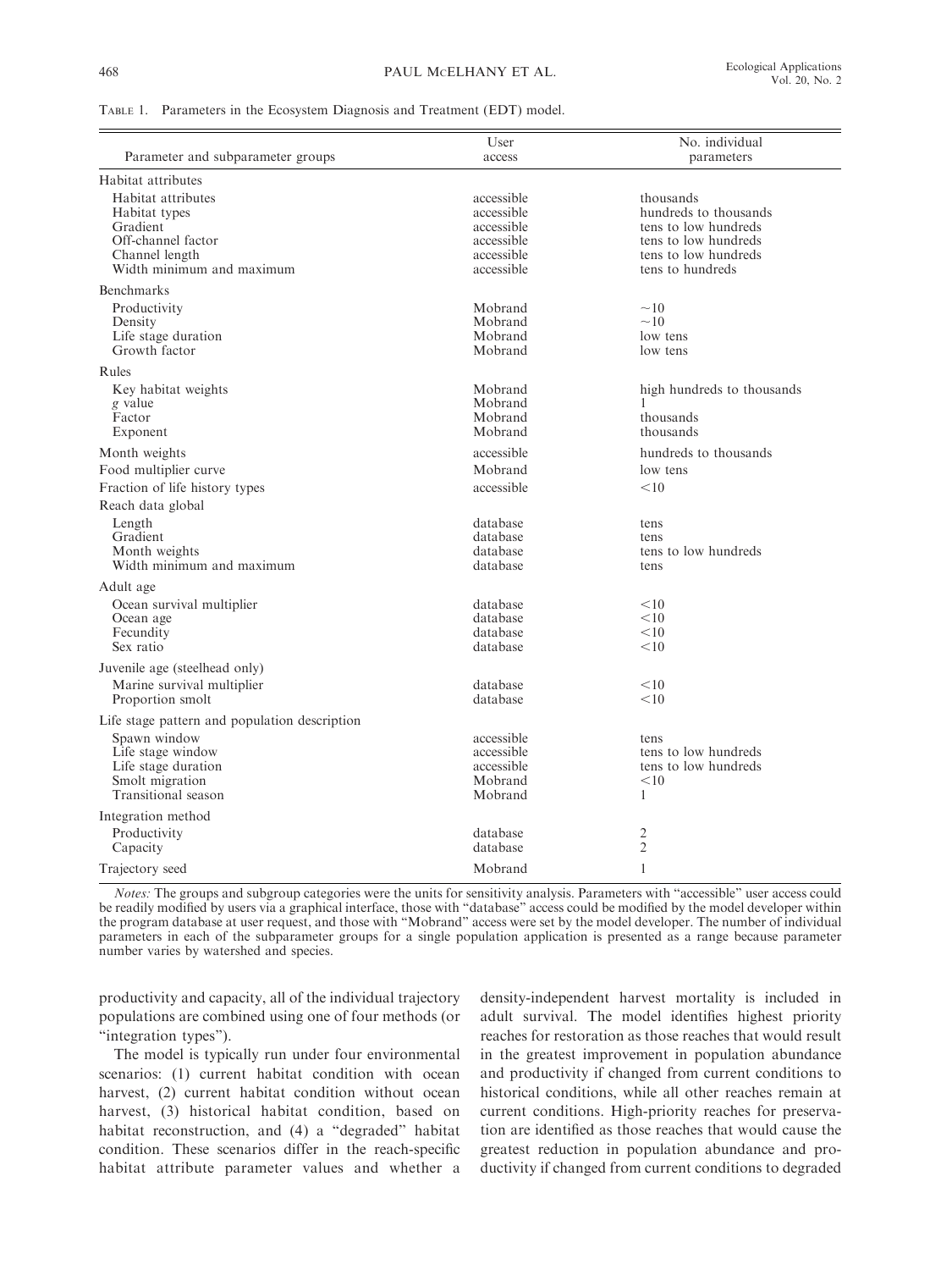conditions, while holding all other reaches at current conditions. In a similar comparison of current, historic, and degraded scenarios, the model is also used to prioritize specific habitat attributes (e.g., maximum temperature) in specific reaches for restoration or preservation, but we have not conducted sensitivity analyses on these attribute prioritizations.

The EDT model has three classes of input parameters based on the whether they can be modified by model users (Table 1). The "user modifiable via interface" parameters can be readily entered and edited by EDT users through a graphical interface. These parameters include the reach-specific habitat attributes. The ''user modifiable in database'' parameters may be adjusted at user request but must be manually changed by Mobrand Biometrics in the program database. Examples of this type of parameter are the density-independent adult ocean survivals. The ''Mobrand-defined'' parameters are based on estimates from Mobrand Biometrics and are not modifiable by the model users. These parameters include the benchmarks and productivity rules. This distinction becomes important when considering model sensitivity and whether model precision is best improved by reducing uncertainty in user-modifiable or userinaccessible parameters.

#### **METHODS**

The goals of the uncertainty and sensitivity analyses were to understand the extent to which the model output might vary given the uncertainties in the inputs and parameters and, further, which of the input or parameter uncertainties causes the most uncertainty in model predictions. We used prediction intervals to describe the uncertainty in model output under a range of realistic input uncertainty scenarios and sensitivity indices to describe which parameters were responsible for the greatest prediction uncertainty. For our analysis, we looked only at the uncertainty that arose when we did not have exact information on the model inputs or parameters, i.e., precision. We were not testing whether or not the model is accurate (i.e., whether the model makes predictions that are true). This is a critical issue; prediction intervals and sensitivity indices describe the behavior of the model, not whether the model correctly describes the behavior of the real world.

To generate the large number of input data sets and conduct the Monte Carlo models runs described here, we developed a Java computer program that interacted with the compiled EDT program from Mobrand Biometrics.

## Input distributions

Our analyses required estimating plausible input parameter error distributions. This was a challenging step in the evaluation process. Example input distributions used for our analyses and a description of all the input parameter distributions used for the analyses are found in the Appendix. The EDT input parameters came from a number of sources. Ideally, the inputs would all have been based on measurement techniques with quantitative estimates of precision (e.g., sample counts with precision  $\pm X\%$ ). More commonly, inputs were derived from a synthesis of literature values, extrapolation from data collected in neighboring regions, techniques with unknown precision, or simply expert opinion. For estimating input distributions for the reach-specific habitat attribute parameters, we utilized the results of a survey of eight biologists with EDT experience (Busack and Thompson 2006). The respondents were asked to provide a maximum and minimum habitat score for a particular attribute, given its point estimate value and the attribute's ''level of proof.'' In the EDT model, a level of proof value can be assigned to each habitat input parameter where level of proof describes the general method used to estimate the parameter (e.g., empirical data or expert opinion). The "level of proof" is a qualitative description of the input precision. The survey was used to convert this qualitative description into a quantitative estimate precision for habitat attribute parameters. The survey included 1520 questions, and the results were used to generate triangular distributions around the point estimate values for reach-specific habitat attribute parameters in our analysis.

No "level of proof" ratings were available for the non-habitat parameters. To estimate input distributions for these attributes, we relied on the expertise of a group of biologists with experience in developing and using EDT and in salmon ecology (see author list of Steel et al. [2009]). Since there was little, if any, quantitative analysis of precision for many of the parameters (e.g., the productivity rules), we often used a simple uniform distribution with  $(\pm)$  some percentage error, where the percentage error value used was deemed a plausible level of error by the group. To explore the manner in which the analysis results would differ with different input distribution assumptions, we considered our best estimate as a medium error distribution and also explored smaller and larger errors. A small error was half the range of the medium error and a large error was twice the range of the medium error.

For the Monte Carlo runs in our analysis, parameters were independently drawn from the distributions of the individual parameters. However, there was some filtering that removed parameter combinations for which EDT would not generate productivity or capacity estimates. These included parameter combinations with impossible life history trajectories or capacity–survival characteristics. Examples of excluded trajectories were scenarios in which random draws from migration timing windows placed a life stage in a location deemed by the model structure to be impossible.

#### Prediction intervals

We generated prediction intervals by drawing random values from the plausible input distributions to create a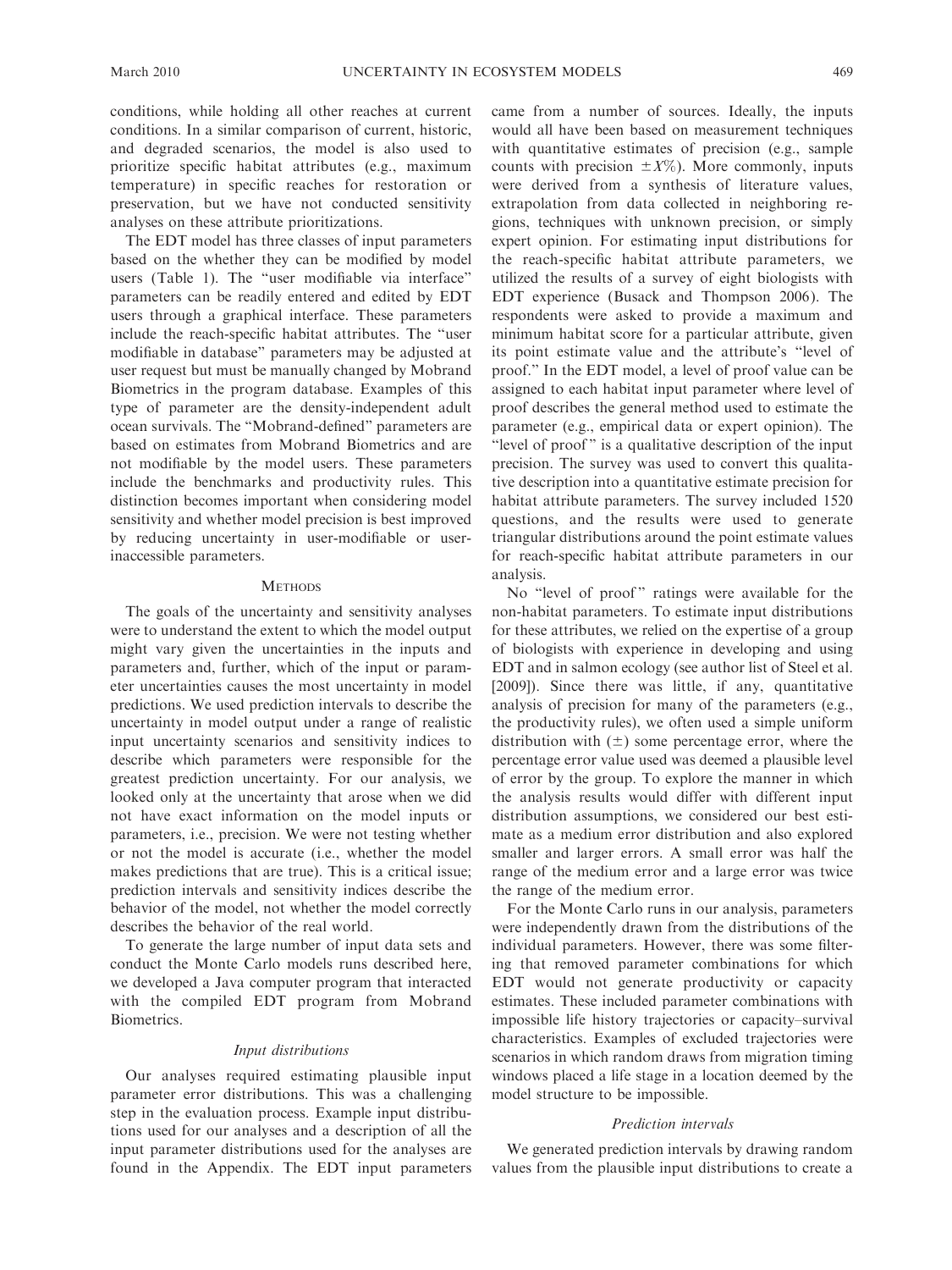large number (hundreds) of alternative plausible data sets that included input data and internal model parameters (hereafter referred to as inputs). We ran each of these data sets through the EDT model and derived the prediction interval from the resulting distribution of model outputs (hereafter referred to as outputs). For example, a 90% prediction interval on population abundance would be the abundance range containing 90% of the output model predictions. For generating output prediction intervals, we included probability distributions for all of the available EDT input parameters (see Table 1 and Appendix).

## Structured sensitivity analysis

The purpose of the sensitivity analysis was to determine how much uncertainty in each of the input parameters contributed to the overall uncertainty in outputs. Given the large number of parameters in the EDT model it would not have been practical or particularly informative to evaluate the sensitivity of every single parameter. Therefore, we took a structured approach to the sensitivity analysis (Fig. 1). A number of parameters were initially grouped together and analyses were conducted to determine the sensitivities of each of these groups. Once the sensitivities to these initial groups were determined, we then conducted another analysis in which the most sensitive groups were broken up into smaller subgroups to determine the most sensitive components. The initial groups that showed less sensitivity were either pooled into a new single group or fixed at point estimate values. This process of grouping and regrouping was repeated several times to identify individual parameters or groups containing only a small number of parameters that had the most influence on model precision.

For the initial analysis, the input parameters were divided into 13 groups (Table 1). These 13 groupings were based on both logical groups and on the internal structure of the EDT program. Consequently, some of the groups, such as habitat attributes and productivity rules, contained many individual parameters, while other groups, such as food multiplier or trajectory seed, contained only one or a very few parameters. Defining all EDT parameters is beyond the scope of this paper, and the reader is referred to the EDT documentation (see Blair et al. 2009) for more details.

# One-at-a-time (OAT) analysis

In an OAT analysis, the focal parameter, or group of parameters, is varied while all other parameters and groups are held at their point estimate values (Saltelli et al. 2000a). The OAT analyses are local sensitivity analyses because they explore sensitivities locally around the point estimate inputs. Since our analyses were conducted on groups of parameters rather than individual parameters, many of the quantitative local OAT indices methods, such as simple regression, were not

available. Therefore, we present OAT results simply in the form of prediction intervals and graphs of distributions generated by varying only the focal input parameter group.

# Global variance partitioning sensitivity analysis

To identify the input parameters with greatest effect on output precision, we applied a global sensitivity analysis method based on the work of Sobol (Sobol 1993, Saltelli et al. 2000a, Fieberg and Jenkins 2005, Tang et al. 2006). With a global sensitivity analysis, the variability in the model output is partitioned among groups of input parameters in an approach analogous to an analysis of variance (ANOVA) in experimental design (Table 2). A global sensitivity analysis recognizes that all of the parameters in a model are estimated with error. The sensitivity index for a focal parameter is calculated by integrating the variation in model output caused by variation in model input across the distribution of all possible parameter values for the other parameters. The analysis is ''global'' in that the sensitivity indices consider the entire joint parameter space. As with ANOVA, the total variability in the model prediction can be broken down into main effects and interaction effects among the parameters. The Sobol method allows identification of ''main effects'' and ''total effects,'' in which total effects include the main effect for a given parameter and all the interaction terms of which that parameter is a part. If the model is additive, the main effect and total effect indices will be equal. Otherwise, the difference in the indices is a measure of the interaction between the focal parameter and all other parameters. The main effect sensitivity index of a parameter can be interpreted as the expected proportion that the model output variance could be reduced if that parameter alone were known without error. The total effect sensitivity index for a particular parameter can be interpreted as the total proportion of variance that would remain if all the parameters except the focal parameter were known without error. In other words, the main effect describes how much one could improve the prediction precision if one were to know only the focal parameter, and the complement of the total effects describes the best improvement in precision that would be possible if one doesn't know the focal parameter. Knowing both of these is important for deciding how to prioritize monitoring for improved model precision since they may differ from one another if there are significant interactions among parameters.

Applying the method of Sobol requires a relatively large number of model runs, on the order of  $N(2K + 2)$ , where  $N$  is the number of model runs needed to estimate the output variance (several hundred) and  $K$  is the number of model parameters or parameter groups (Saltelli 2002). As noted above, a given application of EDT has thousands of parameters. A single run of the model takes between two and 100 minutes, depending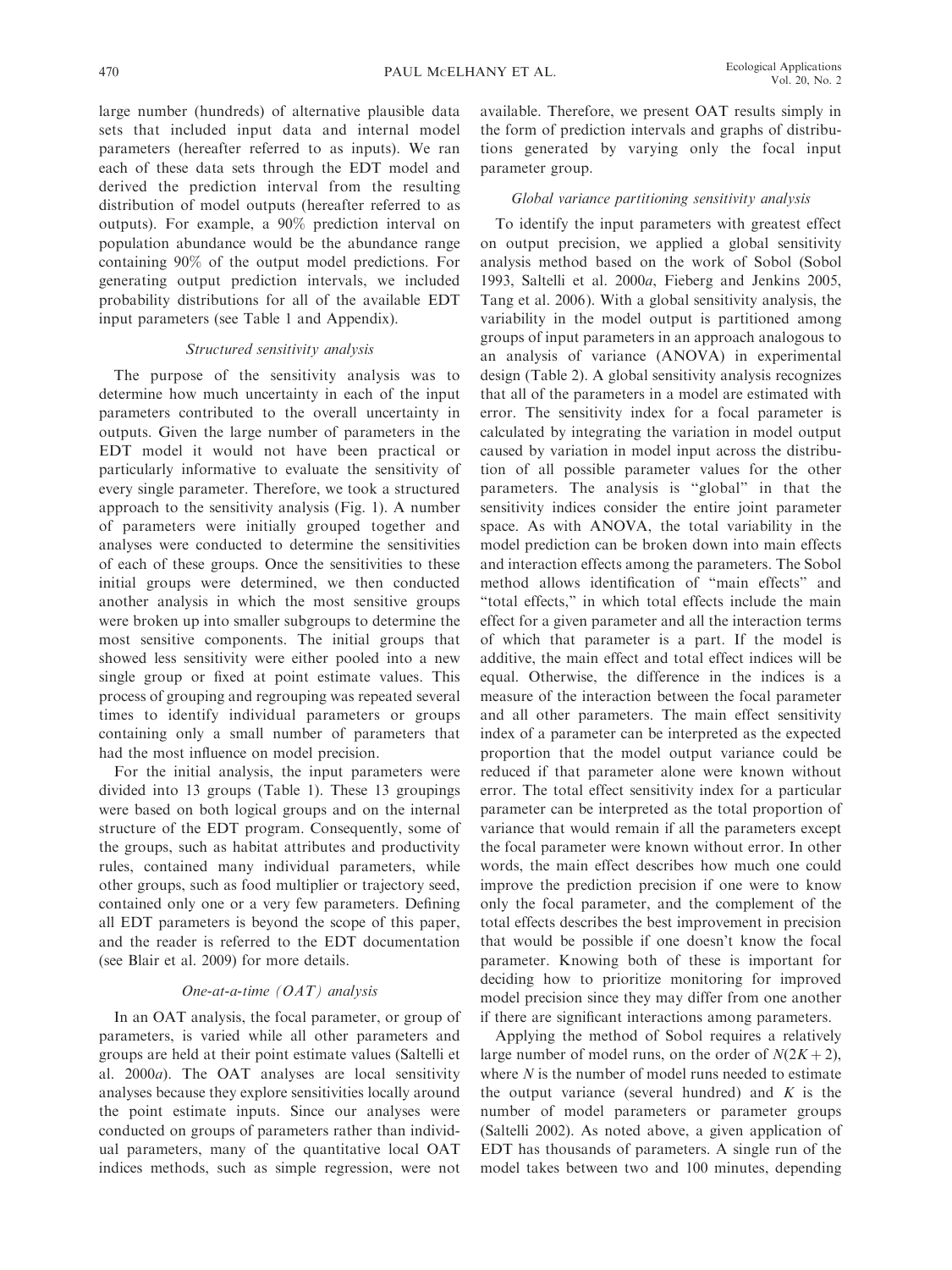

FIG. 1. Conceptual diagram of the structured variance partitioning approach, which is used for sensitivity analysis of models with a large number of parameters. Model parameters are first organized hierarchally. Variance partitioning sensitivity analysis is then applied, starting at the highest level in the hierarchy. The parameter group that has the greatest influence on output variance at a given level (pie charts) is examined in the next stage of the hierarchy. This is repeated at all stages to drill down to the individual parameters having the most influence on model output variability. The most influential parameter group and parameter in this example is indicated with hatching. Other parameter groups and parameters used in sensitivity analysis are shown with solid gray shading. Each of the individual parameters has an estimate input distribution, as shown in the thumbnail graphs.

upon the watershed. The structured sequential approach using parameter groups allows us to reduce the computational requirements to a (barely) plausible level.

selected because they have a relatively small number of EDT reaches and therefore required less computer time.

#### Populations evaluated

For this analysis, we explored uncertainty and sensitivity of the EDT model as applied to three salmon populations; East Fork Lewis River fall chinook, Germany Creek coho, and West Fork Washougal River mainstem steelhead. These populations are located in the Lower Columbia River region of Washington State. The baseline, or point estimate, parameterization of the EDT model for these populations was conducted by the Washington Department of Fish and Wildlife (Lower Columbia Fish Recovery Board 2004). These populations were selected to provide a diversity of species and watersheds in the analysis. The populations were also

# RESULTS

# Prediction intervals

When all input parameters were varied based on plausible distributions, the EDT fish performance outputs were highly variable and generated wide prediction intervals (Table 3). The most likely output values differed substantially from the EDT point estimate (Fig. 2). There was some variation in reach prioritization caused by input uncertainty, but in general, there was less variability in the reach prioritization results than for the performance measures. For the East Fork Lewis chinook, high priority preservation reaches tended to be within one or two rank values of one another and corresponded well to the point estimate

TABLE 2. Example of global variance partitioning sensitivity analysis, where V is variance and A, B, and C are model input parameters.

| Global sensitivity analysis term                | Equation                                                                  |  |  |  |  |
|-------------------------------------------------|---------------------------------------------------------------------------|--|--|--|--|
| Total model output variance                     | $V_{\text{total}} = V_A + V_B + V_C + V_{AB} + V_{AC} + V_{BC} + V_{ABC}$ |  |  |  |  |
| Main effects sensitivity index for parameter A  | $S_A = \frac{V_A}{V_{\text{total}}}$                                      |  |  |  |  |
| Total effects sensitivity index for parameter A | $S_{A\_{total}} = \frac{V_A + V_{AB} + V_{AC} + V_{ABC}}{V_{total}}$      |  |  |  |  |

Notes: Variance in the model output is decomposed using the Sobol method into the variance contribution from each of the input parameters and their interactions. The main effects sensitivity index is the fraction of the variability attributable to the focal parameter alone, and the total effects sensitivity index is the fraction of variability attributable to the focal parameter and all of the interactions involving the focal parameter.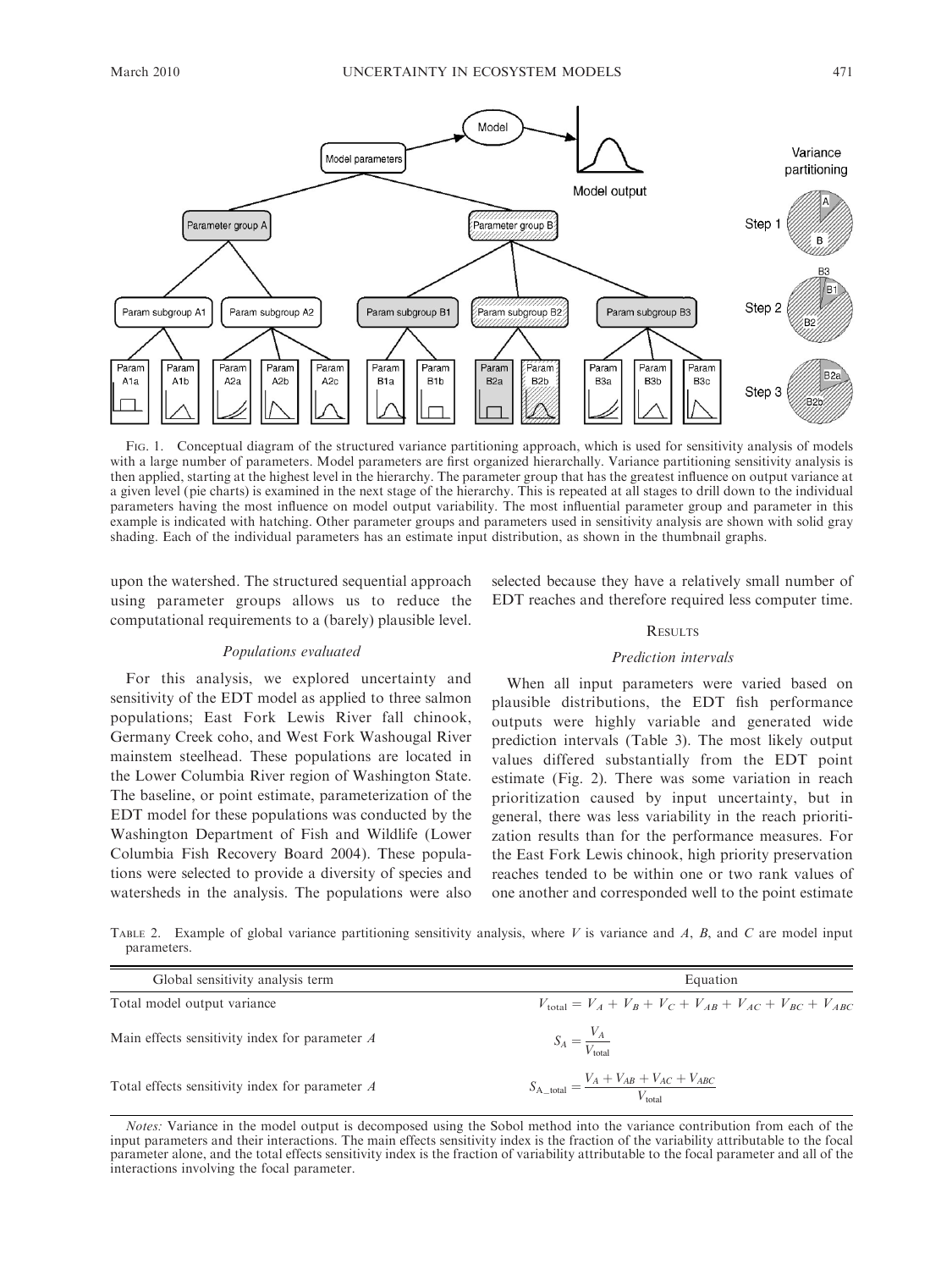TABLE 3. Prediction intervals for Ecosystem Diagnosis and Treatment (EDT) output with different populations, input errors, and parameter groups varied.

|                                                |                          |                      | Productivity (recruits/<br>spawner at low abundance) |                      | Capacity (no. fish)                             |                   | Equilibrium abundance<br>(no. fish) |                                      |                  |                              |                                     |
|------------------------------------------------|--------------------------|----------------------|------------------------------------------------------|----------------------|-------------------------------------------------|-------------------|-------------------------------------|--------------------------------------|------------------|------------------------------|-------------------------------------|
| Population                                     | Input<br>error           | Parameters           | Mean                                                 | Median               | 80%<br>interval                                 | Mean              |                                     | 80%<br>Median interval               | Mean             |                              | 80%<br>Median interval              |
| Germany coho<br>Germany coho<br>Germany coho   | small<br>medium<br>large | all<br>all<br>all    | 5.47<br>3.64<br>2.09                                 | 5.24<br>3.19<br>1.17 | $2.55 - 8.89$<br>$1.45 - 6.42$<br>$0.00 - 5.63$ | 955<br>326<br>125 | 877<br>288<br>37                    | 386-1560<br>$110 - 585$<br>$1 - 379$ | 771<br>225<br>77 | 707<br>185<br>$\overline{2}$ | 238-1338<br>$35 - 877$<br>$0 - 253$ |
| East Fork Lewis<br>chinook                     | small                    | all                  | 2.43                                                 | 2.04                 | $1.30 - 4.22$                                   | 819               | 708                                 | 265-1554                             | 498              | 341                          | $70 - 1164$                         |
| East Fork Lewis medium<br>chinook              |                          | all                  | 4.14                                                 | 3.21                 | $1.17 - 8.47$                                   | 1281              | 983                                 | 245-2666                             | 941              | 635                          | $35 - 2274$                         |
| East Fork Lewis<br>chinook                     | large                    | all                  | 2.06                                                 | 0.25                 | $0.00 - 6.79$                                   | 185               | 28                                  | $1 - 319$                            | 114              | $\theta$                     | $0 - 159$                           |
| East Fork Lewis medium<br>chinook              |                          | adult age            | 4.79                                                 | 4.30                 | 1.98-7.95                                       | 3237              |                                     | 3073 1204-5407                       | 2564             | 2376                         | 591-4737                            |
| East Fork Lewis<br>chinook                     | medium                   | benchmark            | 3.11                                                 | 3.08                 | $2.29 - 3.96$                                   | 2214              | 2221                                | 1577-2818                            | 1501             | 1499                         | 896-2093                            |
| East Fork Lewis<br>chinook                     | medium                   | food<br>multiplier   | 3.32                                                 | $\ldots$             | $3.32 - 3.32$                                   | 2338              | $\cdots$                            | 2106-2548                            | 1633             | $\cdots$                     | $1471 - 1780$                       |
| East Fork Lewis medium<br>chinook              |                          | habitat              | 3.31                                                 | 3.30                 | $2.97 - 3.67$                                   | 2267              | 2264                                | 2127-2418                            | 1578             | 1580                         | 1436-1736                           |
| East Fork Lewis medium<br>chinook              |                          | integration<br>type  | 3.11                                                 | 2.91                 | $2.91 - 3.32$                                   | 2205              |                                     | 2333 2054-2333                       | 1492             | 1531                         | 1348-1630                           |
| East Fork Lewis medium<br>chinook              |                          | life history         | 3.32                                                 | $\ldots$             | $3.26 - 3.35$                                   | 2338              |                                     | 2333 2296-2377                       | 1633             | 1630                         | 1609-1661                           |
| East Fork Lewis<br>chinook                     | medium                   | month<br>pattern     | 3.32                                                 | $\ldots$             | $3.26 - 3.38$                                   | 2294              |                                     | 2307 2196-2369                       | 1603             | 1618                         | 1533-1646                           |
| East Fork Lewis medium pattern life<br>chinook |                          | stage                | 3.31                                                 | 3.27                 | $2.72 - 3.89$                                   | 2013              |                                     | 1950 1542-2620                       | 1406             | 1353                         | 988-1921                            |
| East Fork Lewis medium population<br>chinook   |                          | description          | 3.32                                                 | $\ldots$             | $3.08 - 3.56$                                   | 2301              |                                     | 2319 2214-2353                       | 1606             | 1628                         | 1495-1692                           |
| East Fork Lewis<br>chinook                     | medium                   | reach data<br>global | 3.30                                                 | $\cdots$             | $3.27 - 3.32$                                   | 1373              | 1455                                | 694-1791                             | 957              | 1014                         | $483 - 1250$                        |
| East Fork Lewis<br>chinook                     | medium rules             |                      | 3.40                                                 | 3.36                 | $1.97 - 4.87$                                   | 1820              |                                     | 1774 1375-2291                       | 1248             | 1228                         | 737-1788                            |
| East Fork Lewis<br>chinook                     | medium                   | trajectory<br>seed   | 3.49                                                 | 3.48                 | $3.18 - 3.81$                                   | 1920              |                                     | 1918 1692-2140                       | 1370             | 1367                         | $1181 - 1570$                       |
| Washougal<br>steelhead                         | small                    | all                  | 2.92                                                 | 2.58                 | $0.92 - 4.92$                                   | 139               | 125                                 | $78 - 234$                           | 83               | 72                           | $1 - 149$                           |
| Washougal<br>steelhead                         | medium                   | all                  | 2.58                                                 | 1.93                 | $0.23 - 5.60$                                   | 81                | 61                                  | $21 - 153$                           | 46               | 25                           | $0 - 115$                           |
| Washougal<br>steelhead                         | large                    | all                  | 1.10                                                 | 0.01                 | $0.00 - 3.60$                                   | 24                | $\overline{2}$                      | $0 - 54$                             | 16               | $\theta$                     | $0 - 23$                            |

Notes: The productivity, capacity, and equilibrium are as defined for the Beverton-Holt function. In analyses highlighted in boldface, the range of the 80% prediction interval is larger than the mean value. The three salmon populations were Germany Creek coho, East Fork Lewis River fall chinook, and West Fork Washougal River mainstem winter steelhead.

rankings for the highest priority reaches (Fig. 3). The East Fork Lewis chinook restoration prioritizations were less consentient, but the top three priority reaches could be identified. The Germany coho and Washougal steelhead ranking outputs showed a bit more variability in prioritizations than the East Fork Lewis chinook, and there was some switching of ranks among the top four reaches (see Appendix).

Note that the term ''prediction interval,'' as used here, was a measure of model precision, not model accuracy. We simply do not know from this analysis whether the true value (e.g., abundance) was likely to be contained by the prediction interval because we have not evaluated model accuracy by comparing predictions to empirical data.

Prediction intervals and distribution graphs can be developed when the outputs are a series of single values (e.g., population performance values such as adult abundance or juvenile productivity). However, for the stream reach prioritization (restoration and preservation scenarios) an output was a list of ranks, not a single value. To display the output distribution from the reach rankings, we developed bubble graphs (Fig. 3) in which the size of the bubble indicates the number of output values for a reach at that rank.

# The OAT results

There was considerable variation in the output distributions among parameter groups (Fig. 4). Parameter groups that tended to show relatively narrow output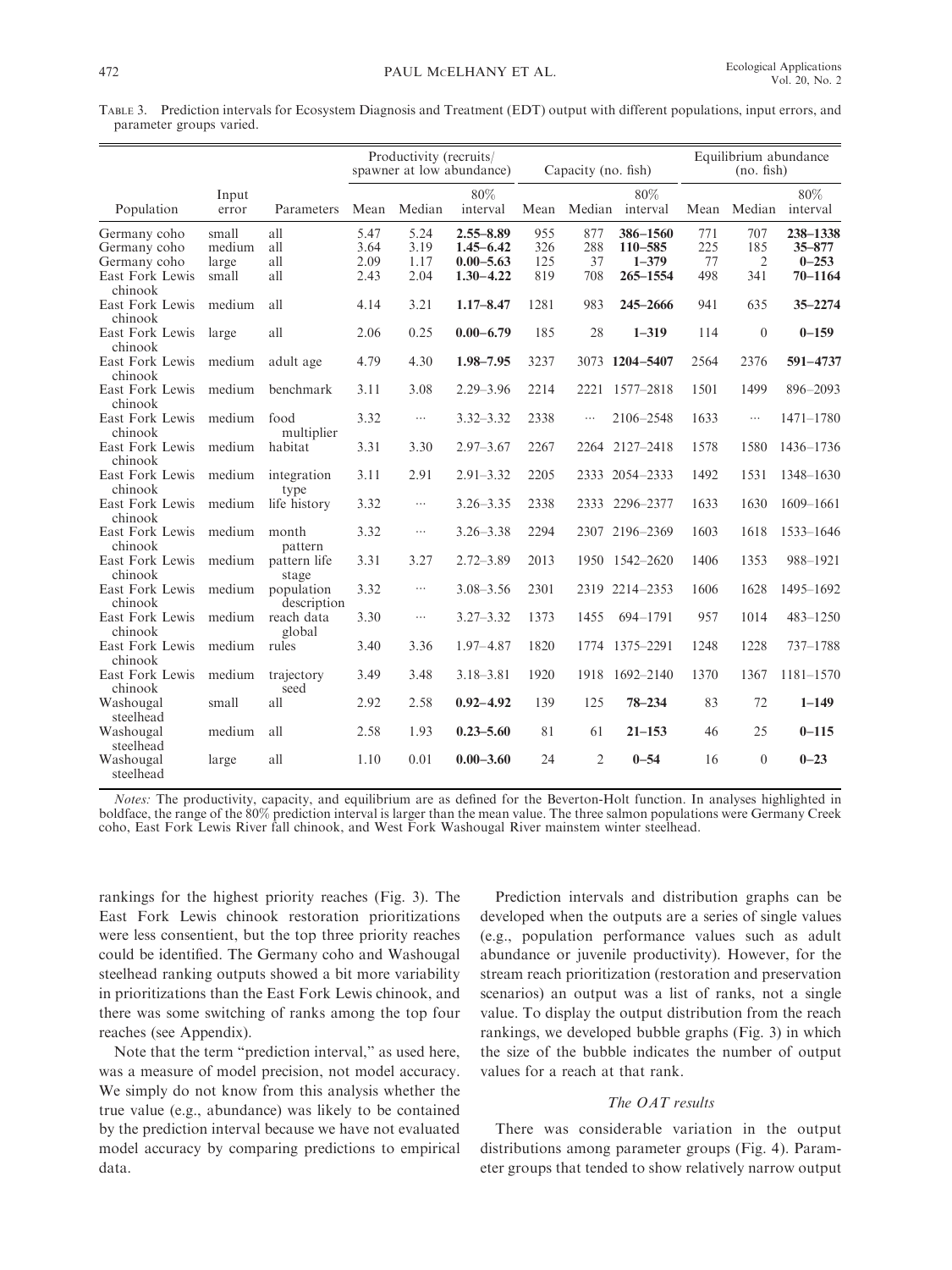

Productivity (number of recruits/spawner)

FIG. 2. Monte Carlo results for Ecosystem Diagnosis and Treatment (EDT) capacity and productivity output (at low abundance, current without harvest) for three salmon populations with small, medium, and large input errors for all model parameters: (A, B, and C) East Fork Lewis River fall chinook salmon; (D, E, and F) Germany Creek coho salmon; (G, H, and I) West Fork Washougal River mainstem winter steelhead salmon. Capacity and productivity are based on the Beverton-Holt function definitions as used in EDT. The  $\times$ 's are the individual outputs from the model runs and show the range of outputs and specific outliers, but point overlap in the area of most frequent occurrence prevents clear visualization of the output distribution. The gray-scale contour shows the frequency of capacity and productivity output from the simulations, with darker areas showing the most common capacity and productivity combinations. The diamonds are the EDT point estimates generated using the point estimate inputs. Some of the data points of the EDT models run are omitted from view in the figures because the results were outside the range of the axes presented. The Monte Carlo sample sizes for panels A–I are: (A) 247; (B) 894, 14 data points omitted from view; (C) 218, three data points omitted from view; (D) 198; (E) 967; (F) 84; (G) 80; (H) 476, nine data points omitted from view; (I) 209, three data points omitted from view.

distributions included the trajectory seed, habitat attributes, food multiplier, monthly pattern, life history percentage, and global reach data. Parameter groups that tended to show higher levels of variation included the adult parameters, productivity rules, life stage pattern, benchmarks, and integration type. The populations differed in which parameter group produced the greatest ranges in output.

#### Global sensitivity analysis

The results of the global sensitivity analysis are displayed in a pie chart in which the relative contribution of each parameter is indicated by the size of the wedge (see Saltelli et al. 2000b). The global sensitivity indices for the parameter groups in the three populations are shown in Fig. 5. For the East Fork Lewis River fall chinook population, the primary  $(>10\%)$  main effect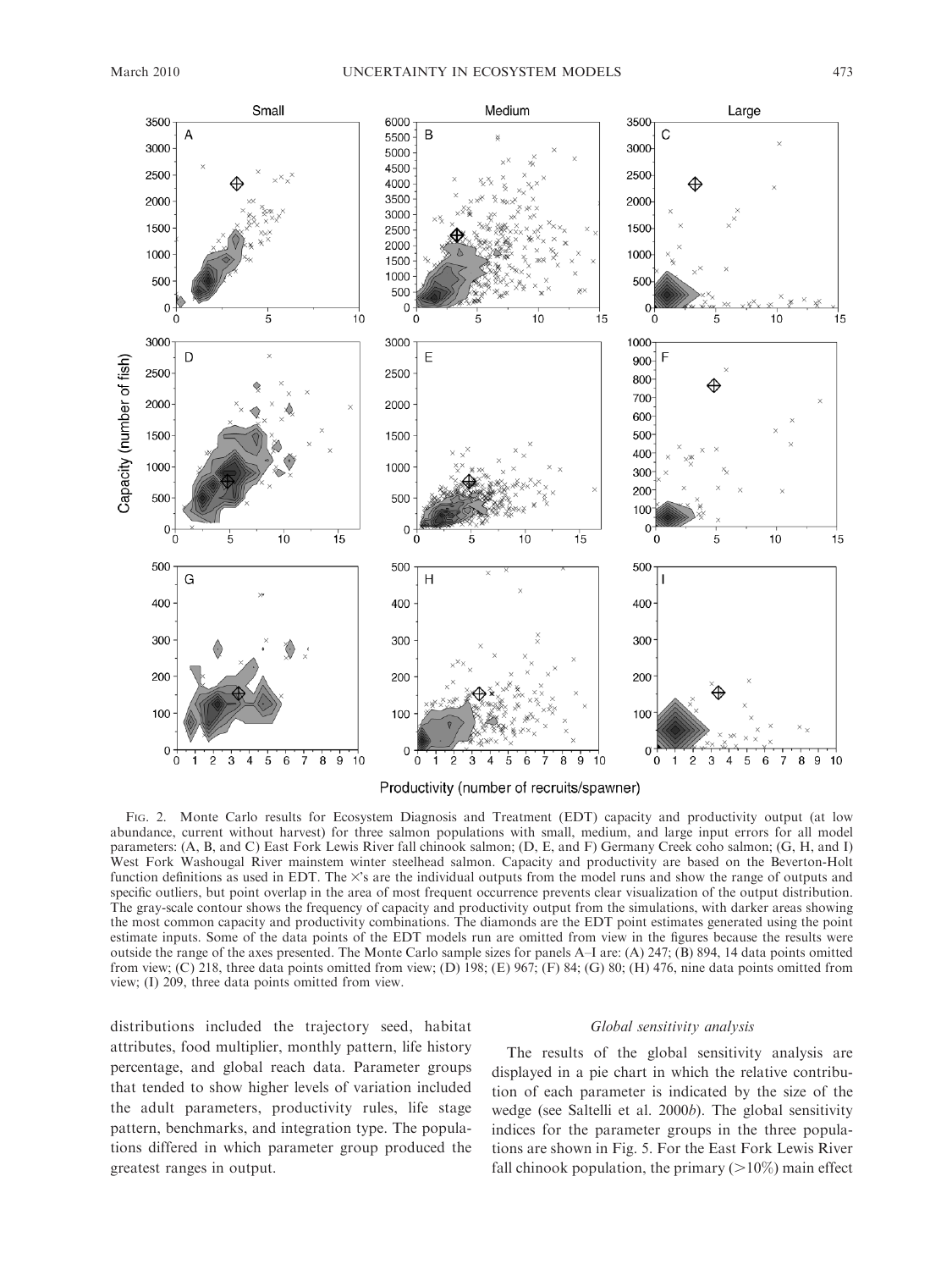

FIG. 3. Bubble graphs of Ecosystem Diagnosis and Treatment (EDT) (A) reach restoration and (B) preservation prioritizations for East Fork Lewis River fall chinook salmon using medium input error. This output is for the ''combined'' EDT rank metric, which is the mean of the diversity index, productivity, and abundance ranks. For a given reach, the bubbles show the relative number of simulations in each rank category. Rank "1" is the highest priority for restoration or preservation. If a reach has a single large bubble at a particular rank, then all of the simulations gave that reach the same rank. If a reach has a number of smaller bubbles spread out over many ranks, then the reach was ranked in many different categories in different simulations. The numbers in the circles indicate the EDT prioritizations based on point estimate inputs. The analysis was based on 476 Monte Carlo simulations.

parameter groups contributing to output variance in productivity were the adult parameters, benchmarks, and rules and for capacity output variance, the primary contributors were adult parameters, benchmarks, and the global reach data. For the Germany Creek coho population, the primary parameter groups contributing

to output variance in productivity were adult pattern life stage and rules and for capacity output variance, the primary contributors were pattern life stage and global reach data. For the West Fork Washougal River mainstem steelhead population, the primary parameter groups contributing to output variance in productivity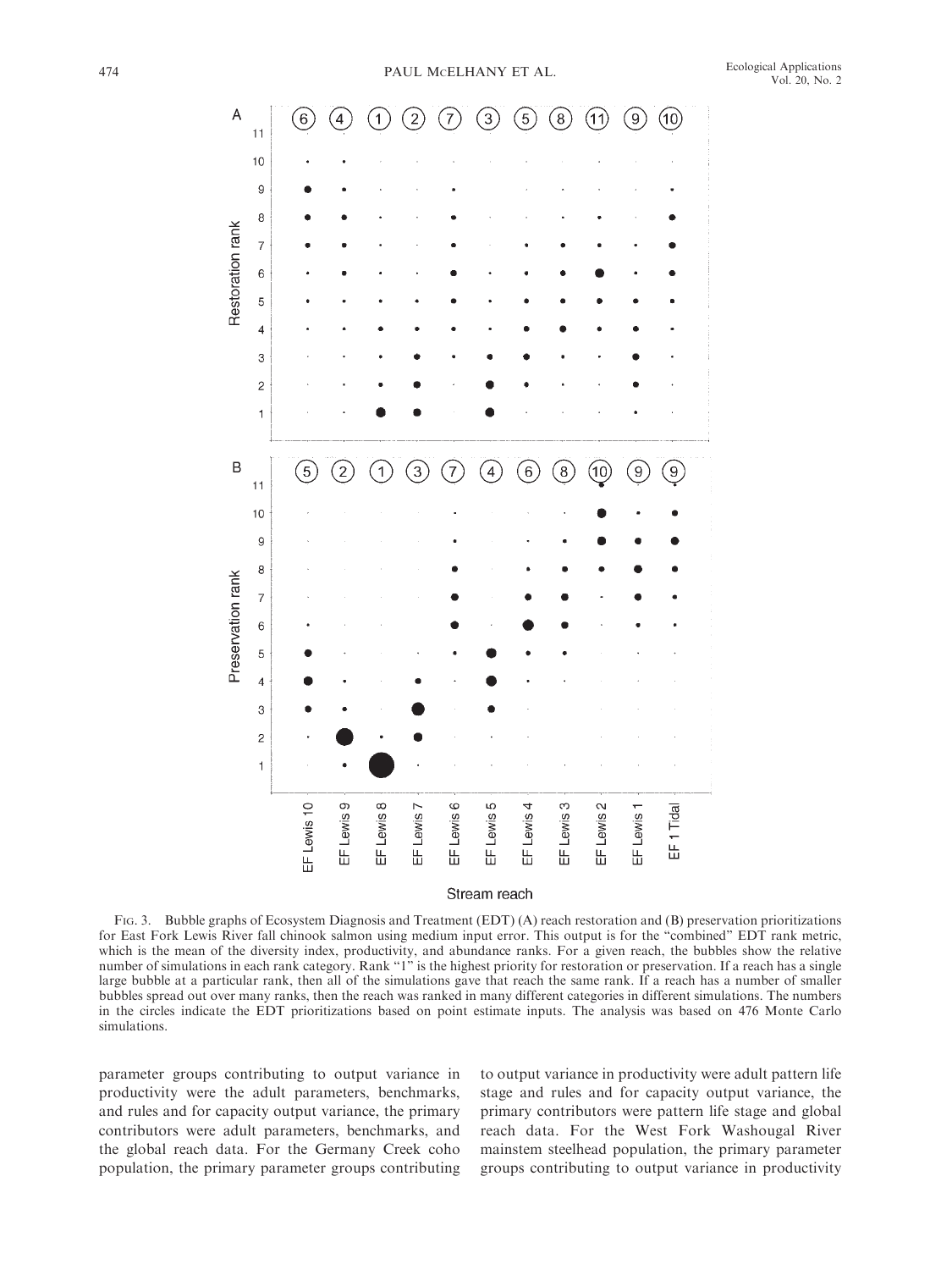

Productivity (number of recruits/spawner)

FIG. 4. Monte Carlo one-at-a-time (OAT) results for Ecosystem Diagnosis and Treatment (EDT) capacity and productivity output (at low abundance, current without harvest) for the East Fork Lewis River fall chinook salmon with medium input errors. Only one parameter group at a time was varied in each panel, with all other parameters held at their point estimates. The parameter groups are (with sample sizes in parentheses): (A) adult parameters (250); (B) benchmarks (250); (C) food multiplier (250); (D) habitat attributes (250); (E) integration type (250); (F) life history (250); (G) monthly pattern (250); (H) life stage pattern (214); (I) spawning window (250, one data point omitted from view); (J) global reach data (250); (K) productivity rules (250); and (L) trajectory seed (151). The  $\times$ 's are the individual outputs from the model runs and show the range of outputs and specific outliners, but point overlap in the area of most frequent occurrence prevents clear visualization of the output distribution. The gray-scale contour shows the frequency of capacity and productivity output from the simulations, with darker areas showing the most common capacity and productivity combinations. The diamonds are the EDT point estimates generated using the point estimate inputs.

were the juvenile parameters, life history parameter, and rules. For capacity output variance, the primary contributors were integration type, juvenile parameters, and life history parameters. In the three populations, the parameter groups food multiplier, habitat, monthly pattern data, population description, and trajectory seed were never major contributors to the output variance for either productivity or capacity.

Fig. 6 shows variance partitioning results for subparameters of the groups that were the primary contributors to variance for the East Fork Lewis chinook population: adult parameters, benchmarks, and rules. Within the adult parameter group, the ocean survival parameters had the greatest influence on EDT productivity estimate variability. For the benchmark group, the benchmark productivity parameters had the greatest influence. In the rule parameter group, the most

influential parameter was the "g value." The g value is a single number, 0.37, that controls the amount of ''synergy'' as different habitat attributes are combined to affect survival. Fig. 6 indicates some interaction among the parameter groups, as shown by the difference between the main effects and total effects results. Interactions appeared particularly strong among the rule parameters.

#### **DISCUSSION**

Our EDT sensitivity analysis provides nonintuitive information for managers about appropriate and inappropriate uses of the model, biases in mean model predictions, and where increased data collection could most improve the model design and precision. It is possible (using a structured analysis) and necessary for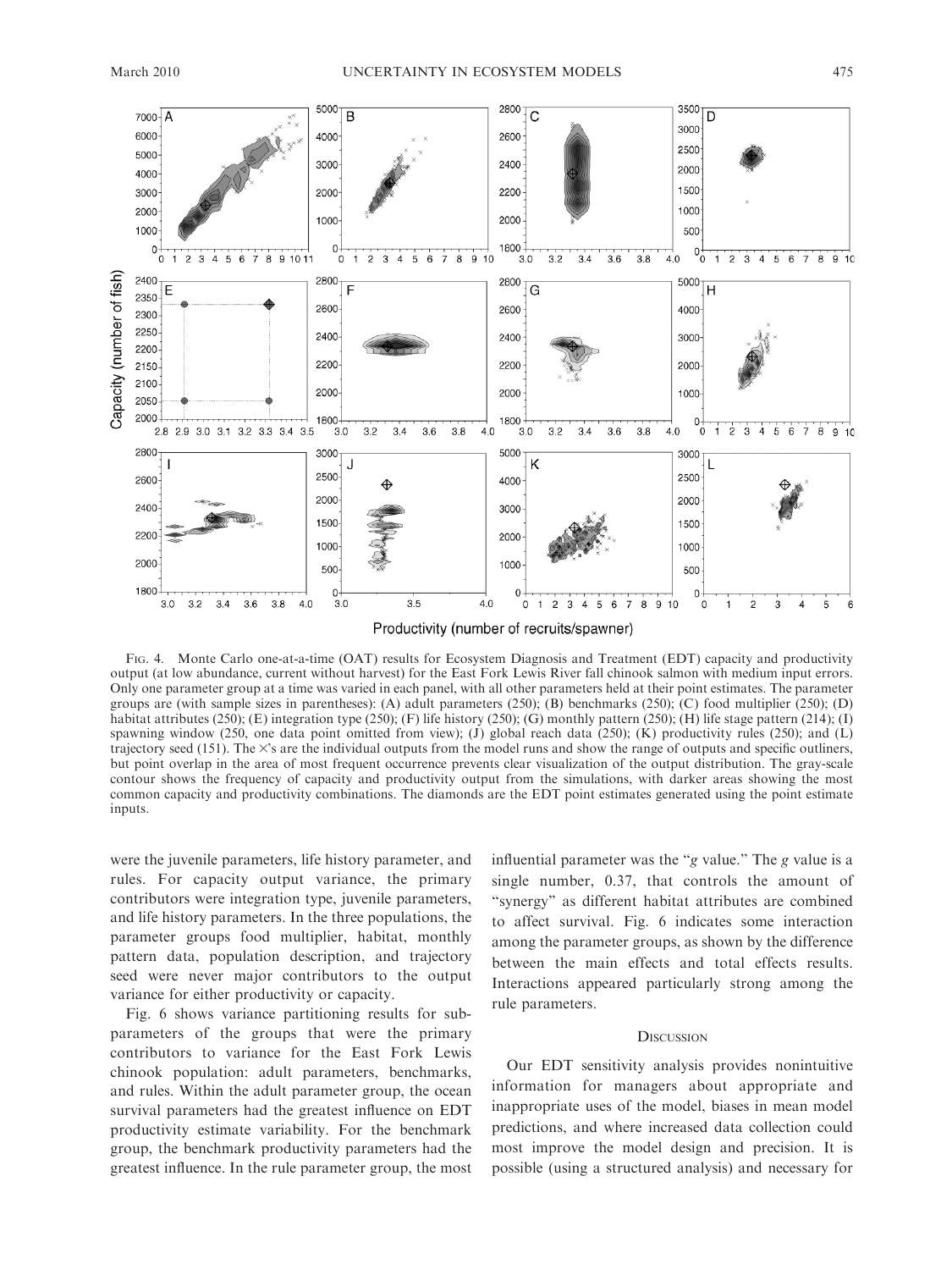

FIG. 5. Variance partitioning global sensitivity analysis of Ecosystem Diagnosis and Treatment (EDT) productivity output (current conditions without harvest) for three salmon populations: East Fork Lewis River fall chinook, Germany Creek coho, and West Fork Washougal River mainstem steelhead. Model input parameters were drawn from the ''medium'' error distributions. The size of the pie slice indicates the fraction of the output variance attributable to uncertainty in the input parameter group. This figure shows the main effects of each parameter group (i.e., no interaction effects). In the pie charts, the sensitivity indices are normalized to give relative percentage of contribution of each of the input parameter groups. This analysis used 13 parameter groups labeled A, adult age; B, benchmarks; C, food multiplier; D, habitat; E, integration type; F, juvenile age; G, life history; H, monthly pattern data; I, pattern life stage; J, population description; K, reach data global; L, productivity rules; and M, trajectory seed.

this type of information to be regularly generated as part of ecosystem model development.

# Understanding the EDT prediction intervals

The prediction intervals for the fish performance measures (productivity, capacity, and abundance) show a relatively large range in model output. This may not be surprising given the levels of uncertainty in many of the input parameters. The output distributions also show a marked shift in the mean relative to the EDT output based on point estimates, which may not be as intuitive. The likely reasons for this are twofold. The first reason is nonlinearity between inputs and EDT predictions. Jensen's inequality states that a nonlinear function (convex or concave) evaluated at the expected value of the input distributions will not necessarily equal the expected value of the function evaluated over the input distribution (Jensen 1906). In other words, the shift could arise from the nonlinearity of EDT. Although a shift in the mean due to nonlinearity is not surprising, the magnitude of the effect observed here was not anticipated.

The second process contributing to the shift in mean could be asymmetries in the input distributions. The asymmetries in input distribution arise because many of the input parameters are bounded. For example, the percentage of a reach that is pools must be between 0 and 100%, and if a reach is estimated at 100% pools, any error could only include the possibility that the plausible percentage of pools value is lower, not higher. This would produce an asymmetry in the input error distribution that could shift the output distribution in a particular direction. The population could be at a lower bound for some parameters and the upper bound for others. These effects could tend to cancel one another out and not necessarily lead to a directional shift in the output, but there may be an overall pattern that affects the output mean.

The shift in mean is greatest for the model runs in which all of the input parameters are varied compared to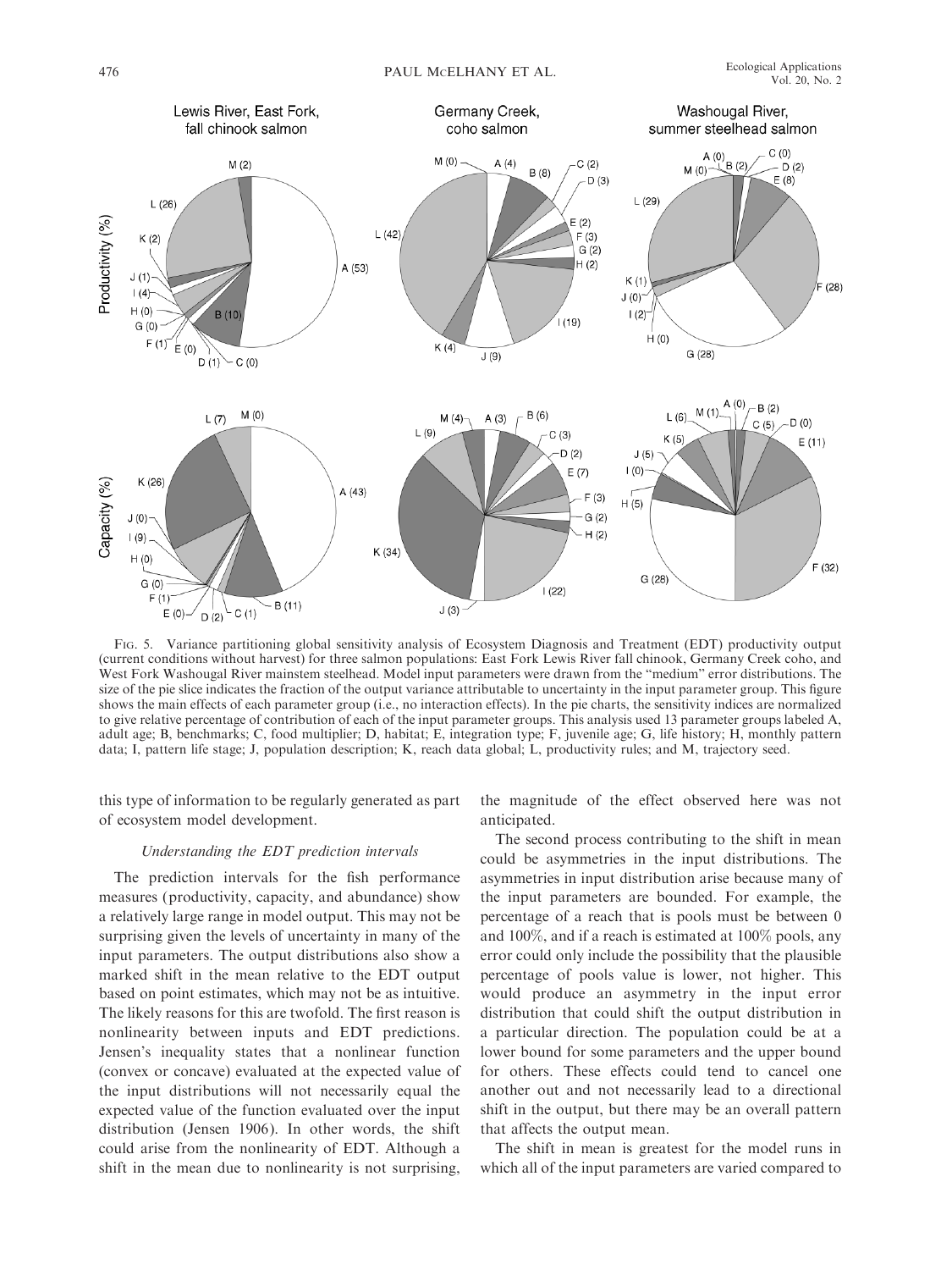

FIG. 6. Variance partitioning global sensitivity analysis of Ecosystem Diagnosis and Treatment (EDT) productivity output (current conditions without harvest) for East Fork Lewis River chinook salmon. This figure shows result for subparameters within three of the larger parameter groups (adult parameters, benchmarks, and rules). Model input parameters were drawn from the ''medium'' error distributions. The size of the pie slice indicates the fraction of the output variance attributable to uncertainty in the input parameter group. In each pie chart, the largest wedge belongs to the parameters not in the group being analyzed, so we only discuss the remaining subparameters in the paper. This figure shows both main effects and total effects (i.e., main parameter effects plus interactions). The bar graphs show the actual sensitivity index estimate and 90% bootstrap intervals on the index. In the pie charts, the sensitivity indices are normalized to give relative percentage of contribution of each of the input parameter groups. For adult parameters: A, eggs; B, non-adult parameters; C, ocean age; and D, ocean survival. For benchmark parameters: A, density; B, non-benchmark parameters; C, life stage duration; D, productivity benchmark; and E, space. For rule parameters: A, constant; B, non-rule parameters; C, exponent; D, factor 1; E, factor 2; and F, g value (a single number, 0.37, that controls the amount of ''synergy'' as different habitat attributes are combined to affect survival).

model runs in which only one parameter group at a time is varied as in the OAT analysis. Potentially, there is an interaction among the parameter groups that is increasing the shift in mean. This interaction is not measured by the global variance partitioning. The variance partitioning is directed at parsing the variance observed in the outputs generated when all the parameters are varied, not in understanding the shift caused by Jensen's inequality.

So, which value, the point estimate or the Monte Carlo output mean, is the ''best'' to present as the EDT prediction for most likely fish performance? If the input distributions truly reflect the possible values of the input parameters, the Monte Carlo output is likely a better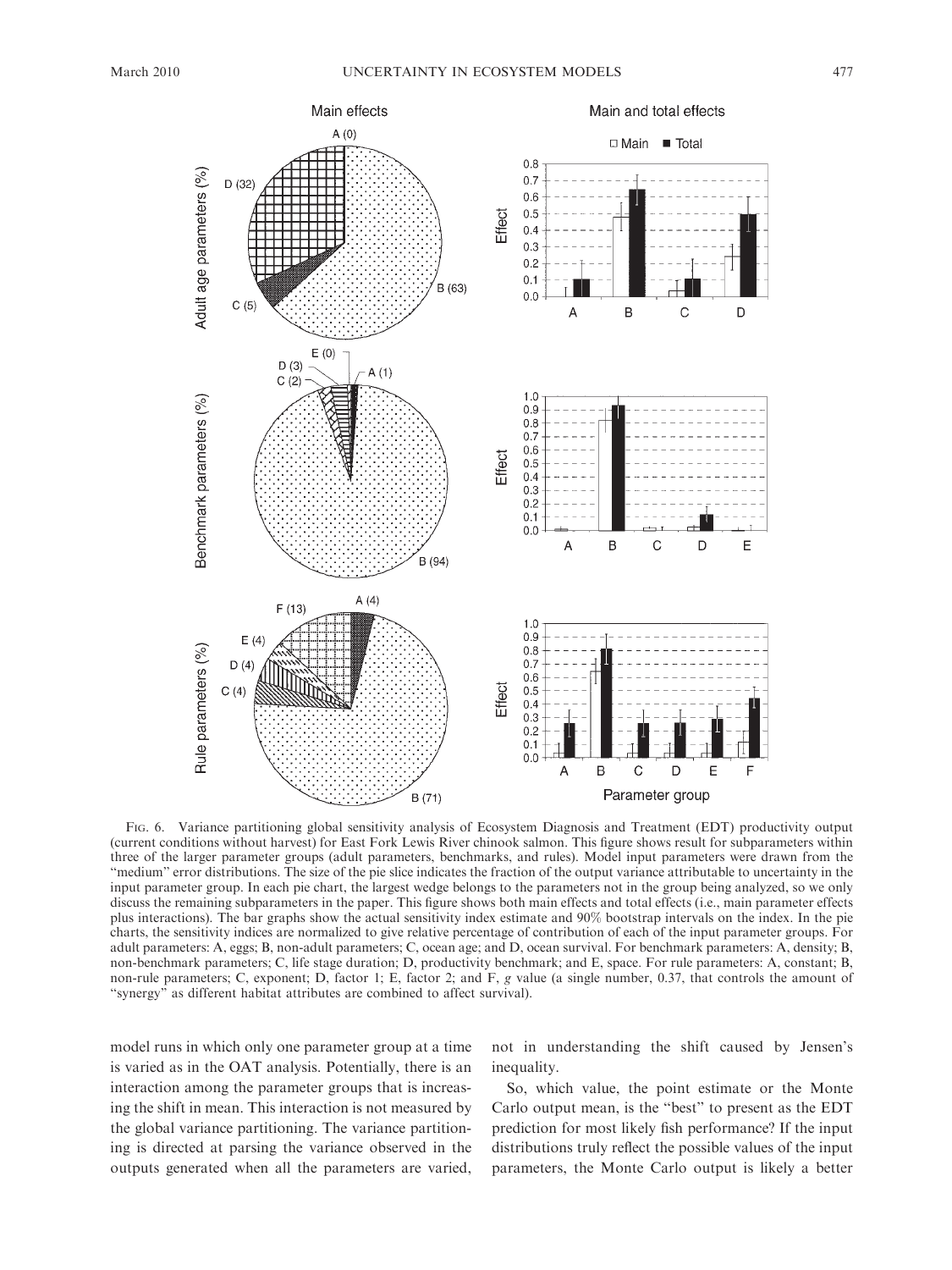reflection of the expected results of the model. However, we are not confident that we fully understand the input distributions, so it remains an open question as to how best to characterize the expected value of the model prediction.

In matters that require a relatively high degree of confidence, such as harvest management or endangered species goal setting, we urge caution in the use of EDT abundance and productivity predictions. Also, if EDT is to be used as input to other models, such as AHA, it is important to explicitly incorporate the uncertainty in EDT productivity and capacity into the secondary analysis. The productivity and abundance output may be more useful as a relative measure than as an absolute measure. We suspect that the EDT productivity and capacity predictions may be useful as a metric for comparing relative potential among populations across basins, but we did not evaluate this possibility.

In contrast to the absolute fish performance metrics, the reach prioritizations for preservation and restoration seem relatively robust to the input uncertainty. Reach priorities tended not to shift by more than a couple of ranks and the most important reaches could be consistently identified. The restoration priorities are determined by comparing the abundance and productivity of a population under current habitat conditions to the abundance and productivity of a population under historical habitat conditions. Thus, the only parameters that vary in making the prioritization are the habitat parameters. The habitat parameters are estimated with relatively higher precision than many of the other parameters. Differences in reach habitat values for current vs. historical conditions persist despite the input uncertainty.

Information on uncertainty in reach prioritizations can be used to improve management decisions. A major task in managing endangered species is deciding how to allocate money for restoration and preservation. Funds are generally scarce and allocation often seems to be driven more by opportunity than by rigorous analysis. For example, funds may tend to be allocated preferentially to locations with willing land owners regardless of biological importance (Roni 2004). However, there is some discretion for managers, and EDT has been a primary tool for prioritization of salmon restoration activities in many PNW watersheds. Our analysis indicates that the EDT model provides relatively consistent prioritizations, even in the face of sizable input uncertainties. However, these prioritizations are not absolute. For example, based on the EDT model, the top three reaches to restore for recovery of fall chinook in the East Fork Lewis River would be reaches 5, 7, and 8, though there is a possibility that the top three would include reach 1 (Fig. 3). None of these top three reaches is clearly the highest priority, so within this set of reaches managers may want to give higher weight in prioritization to other factors, such as cost or political acceptability. This is in contrast to the results for

preservation of Lewis River fall chinook, where reach 8 is considered the highest priority under any plausible parameterization of the model (Fig. 3). This suggests that, based on EDT analysis, managers would have less room for discretion: to protect fall chinook, a method for safeguarding reach 8 must be found. Using the information from the uncertainty analysis, a formal decision framework could be developed that explicitly considers the probability of biological response as predicted by the model and the expected cost of proposed actions. Steel et al. (2008) provide an example of this type of decision analysis that also incorporates consideration of multiple models. Although evaluating precision of a single model is a vast improvement over the use of point estimates, the possibility that the model construct itself may be inaccurate must also be taken into account. The question of model accuracy can be addressed by comparing multiple models (as was done in Steel et al. [2008]) and, more directly, by model calibration.

# Implications of the prediction intervals for model calibration

During development, the EDT model was not statistically calibrated in a formal fitting procedure. Instead, point estimate parameters were considered adequate by Mobrand if EDT abundance and productivity predictions were ''reasonably close'' to empirical estimates of abundance and productivity derived from fish count data. Given the size and dimensionality of the potential parameter space, it would be possible to find many plausible parameters sets that would produce predictions considered ''reasonably close'' to the fish count predictions. It is a problem of fitting many (thousands of ) parameters to only a few data points (fish count estimates); there is no unique solution. With this large plausible parameter space, it is quite possible to get a qualitatively determined reasonable fit with the wrong combination of input parameters.

The analyses we conducted bear on the potential for misparameterizing the model. Preliminary comparisons of the EDT output distributions to fish count data indicate that the EDT predictions based on plausible input likely encompass both reasonable and unreasonable fits to the fish count data. Because the plausible input space generates such a wide range of possible outputs, the model could be credibly parameterized in a way that was consistently biased high, biased low, or gave inconsistent results relative to the empirical fish count data, all the while being within the loosely defined bounds of ''reasonable.'' This is especially true because the fish count estimates themselves are often very imprecise (McElhany et al. 2007).

The range constituting reasonably close to empirical fish count data seems sufficiently broad that EDT could predict values with significantly different management implications and still be considered adequately parameterized using these standards. Depending upon how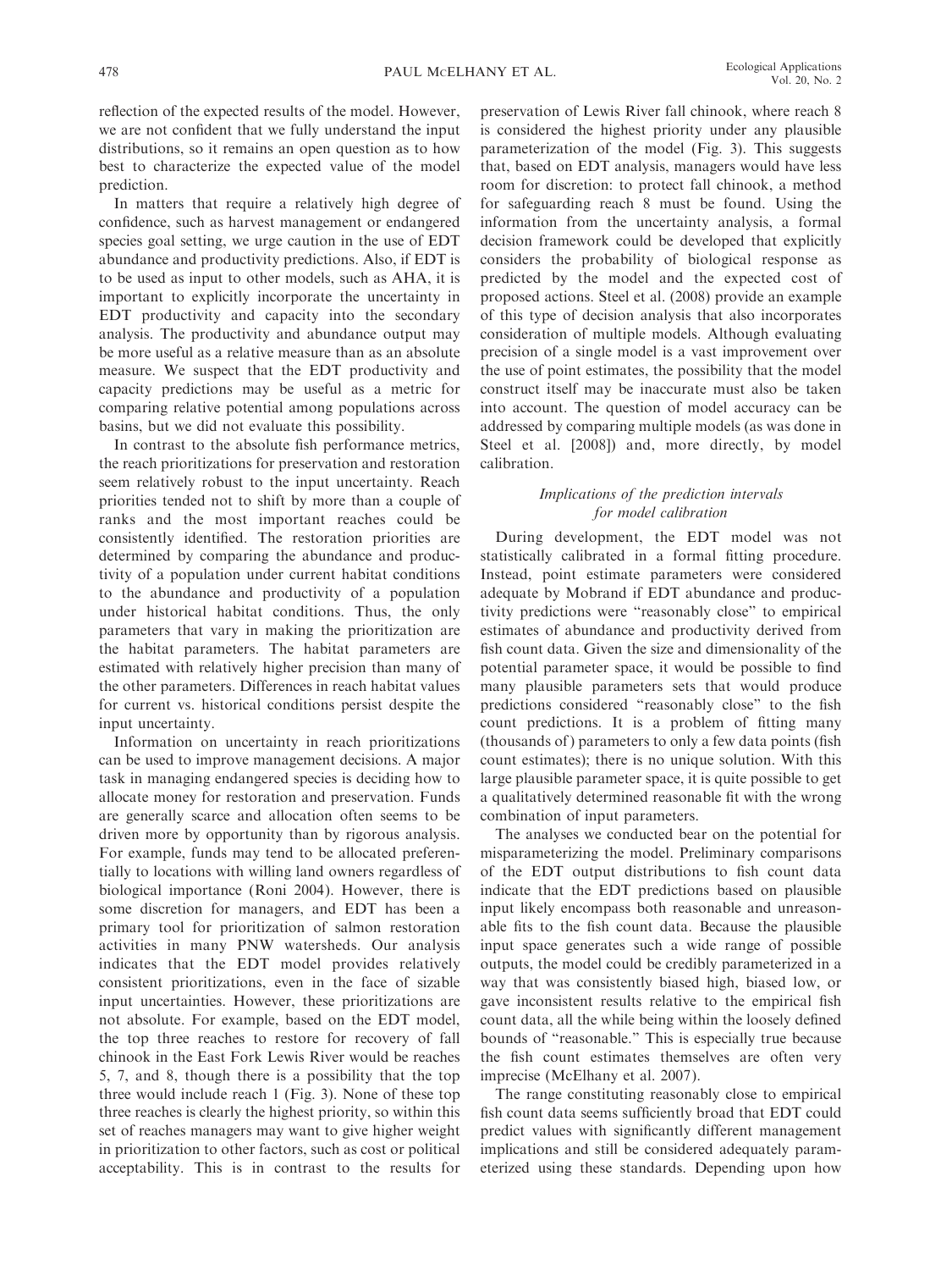model results are used, relatively small differences in predictions could have important management implications. For example, the Beverton-Holt equilibrium maximum sustainable harvest rate for a population with productivity of 2 is 29% and the harvest rate for a population with productivity 3 is 42%. When considering parameter uncertainty, the different estimates (i.e., productivity of 2 or 3) are well within the range of possible EDT outputs but would imply quite different harvest policies. To our knowledge, no one is directly using EDT to set harvest policy in this way, but some applications of EDT do seem to rely on this level of precision for making policy recommendations regarding populations for which no empirical fish count data are available (e.g., AHA applications; Hatchery Scientific Review Group 2009b).

#### Parameter sensitivity

In addition to the evaluation of prediction intervals, it is useful to know which of the input parameters are responsible for the majority of the output variability. If we know, for example, that the majority of the uncertainty in the output is caused by uncertainty in the effect of toxic chemicals on survival, we can focus efforts to improve our estimation of that parameter in order to reduce the range of the prediction interval. In some cases, it may not be practical to reduce the uncertainty in a sensitive parameter, indicating that model prediction uncertainty cannot be reduced. The identification of parameters that are insensitive is also useful. If reducing the uncertainty in an input parameter does not have much effect on the distribution of the output, there is little to be gained (from the perspective of reducing EDT model prediction uncertainty) by improving the precision of the parameter estimate. Identification of an insensitive parameter may also raise questions about the general behavior of the model if there is an expectation that fish performance should respond to changes in the parameter. For example, if the distribution of model output is little affected by the juvenile age structure, but it is reasonable to expect that the length of time fish spend in fresh water is important, further investigation of the model behavior is needed before applying model results to management decisions expected to affect freshwater residency time. Insensitivity may also occur when some other quantity or quality limits model output. In this case, the sensitivity analysis also informs our understanding of how the model works.

The input parameters having the greatest effect on the precision of abundance and productivity predictions were typically those that served as general scalars to the output (e.g., adult survival parameters, benchmarks, and the productivity rules' " $g$ " parameter). These parameters describe ideal theoretical generic conditions (e.g., benchmarks), poorly estimated and highly variable values (e.g., adult survival), or somewhat arbitrary constants (e.g., " $g$ ") and, as a consequence, there is a relatively high level of uncertainty in these input parameters. Discouragingly, it is not immediately clear how to improve the precision of these input parameters.

Habitat conditions had little effect on model output precision. This is largely a consequence of the relatively high precision with which habitat attributes are believed to be estimated relative to the other parameters in the model. Our result does not suggest that habitat is unimportant to salmon, nor does it suggest that model output is unaffected by the habitat parameters; fish need habitat, and if you make changes in habitat input, the model output generally changes. The results do suggest that improvements in the precision of the habitat attribute estimation are unlikely to do very much for improving the precision of the EDT abundance and productivity predictions unless precision in some of the other input parameters is substantially improved. It should be noted that improvement in EDT precision is obviously not the only motivation for increased collection of habitat data and we do not want to suggest that current habitat monitoring efforts are sufficient. The lack of sensitivity to habitat parameters is an interesting result because previous criticisms of EDT have focused on the model's reliance on expert opinion for habitat parameter estimates as a major weakness (e.g., Ruckelshaus et al. 2002), but our analysis indicates that habitat estimates are not the primary source of model imprecision for commonly used output.

# Limitations of the analysis

As described in Methods, a key challenge in the analysis was estimating the input parameter distributions. Errors in estimating input distributions could affect the sensitivity analysis results. One particularly difficult issue to address was interactions among parameters. For our analysis, all input parameters were sampled independently, which is probably appropriate for most parameters. For example, the error in estimating stream temperature is likely to be independent of the error in estimating stream heavy metals contamination. However, the error distributions of some parameters may depend on which value is sampled from a different parameter. In other words, our independent sampling assumption may not define the appropriate input parameter space. Saltelli and Tarantola (2002) evaluated strategies for assessing nonadditive models with correlated inputs and show that modeling the correlation structure can impact the results of a sensitivity analysis. We suspect that this issue is minor in our analysis given the relatively modest errors assigned to many of the input parameters, but we did not evaluate this. We also note that the issue is somewhat managed because we deleted combinations of input parameters for which the model failed to compute productivity and abundance estimates. These failed runs served to trim the multidimensional parameter space.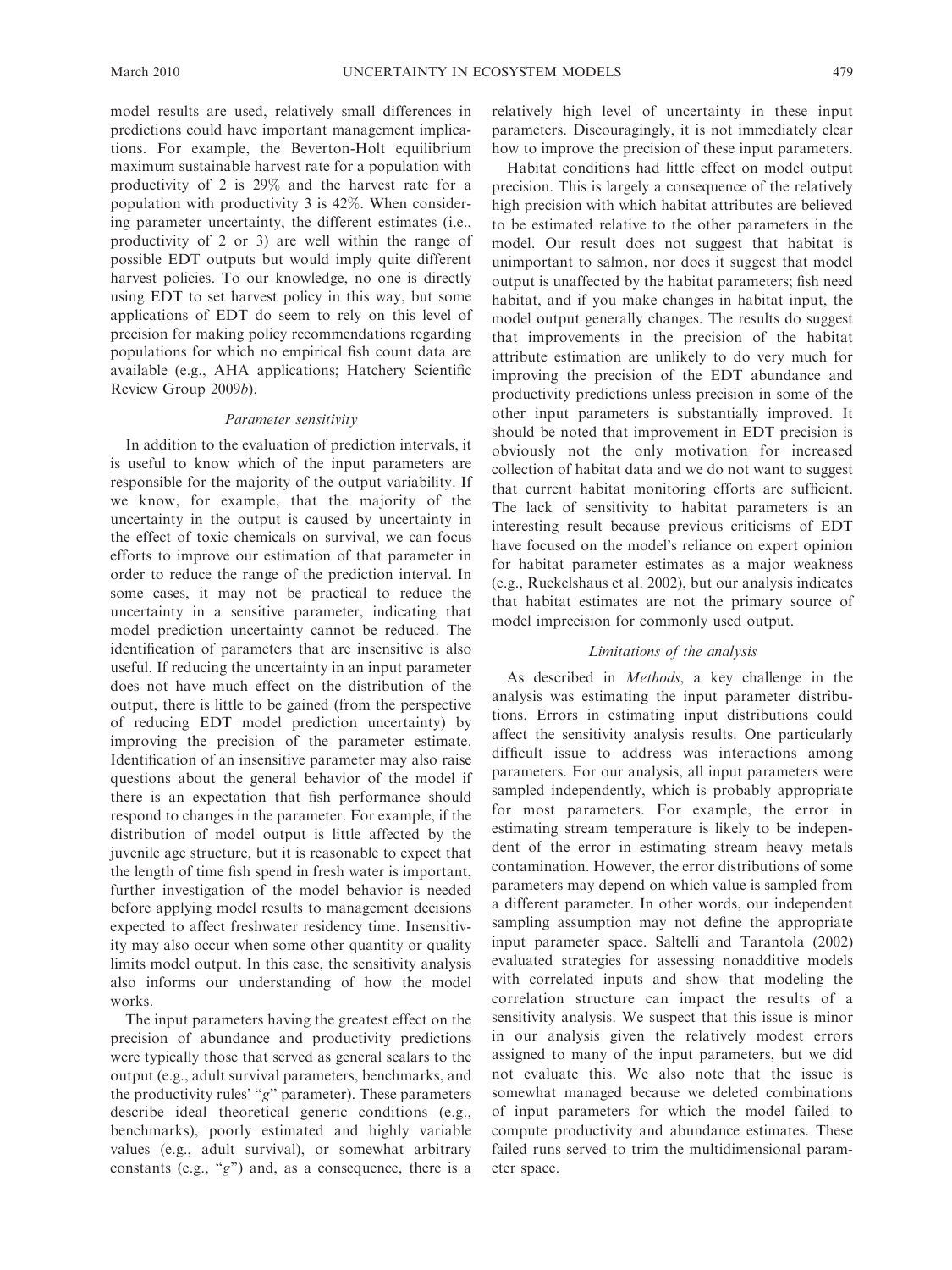The computational time required for the model runs severely limited the analysis. Even deploying 16 CPUs full time on the project, it has taken thousands of hours of computer time for these analyses. This constraint has prevented drilling down with more detail into specific parameters using the Sobol method. Including a correlation structure in the sampling distribution would have substantially increased computational times, even when incorporating shortcuts such as those suggested by Saltelli and Tarantola (2002). The Sobol method is very powerful, but it is computationally intensive.

Understanding the behavior of the model is a crucial step in understanding whether the model has the potential to provide useful insights into the workings of the real world. Knowing how the model behaves is crucial, but an equally crucial step is determining whether the model provides an accurate (i.e., true) description of the processes being modeled. Model validation is the process of evaluating whether model predictions match empirical data. Because of their complexity and the spatial scales involved, it is often even more difficult to validate an ecosystem model than it is to evaluate its sensitivity. The EDT model is no exception to this pattern.

## EDT analysis summary

With slightly different yet plausible inputs, the EDT model could produce quite different results for two commonly used model outputs: capacity and productivity. However, the model was reasonably robust with respect to ranking stream reaches for preservation and restoration. With different plausible inputs, the model produced similar reach rankings, indicating the model may be more appropriate for relative prediction as compared to absolute predictions. Our confidence in these results is increased because we examined three populations of different species in different watersheds. It is important to note again that we are testing precision, not accuracy. The model predicts the same priority reaches given plausible input, but we have not evaluated whether those are the "right" reaches from a biological perspective. The model capacity and productivity output seems most sensitive to uncertainties in input from the "user-modifiable-in-database" (e.g., adult parameters) and ''Mobrand-defined'' parameters (e.g., rules), rather than the user-modified-via-interface parameters (e.g., habitat attributes). Knowing many of the user-modified parameters perfectly, such as the habitat attributes, would likely not greatly improve the precision of the capacity and productivity predictions. The analysis also indicated that many parameter groups (e.g., food multiplier) have little influence on model output and may potentially be removed from the model to reduce complexity without reducing predictive capability.

# Lessons for evaluating complex environmental models

Many environmental questions can only be addressed using complex models involving hundreds or thousands of parameters. Environmental models may need to include so many parameters because there are many interacting components or because the models need to integrate information over large spatial scales. As an example of a model with a large number of parameters both because of spatial scale and complex interactions, the Geophysical Fluid Dynamics Laboratory Coupled Model, version 2 (GFDL CM2) breaks the world in to a grid with 12 960 cells and contains many parameters associated with each cell (Delworth et al. 2006). Despite the inherent difficulties in structuring and parameterizing such models, the complexity is often necessary to understand the consequences of important interactions among different parts of the environment. However, the interactions make it challenging to predict model behavior over the potentially vast, yet plausible parameter space. If a model becomes so complex that it is impossible to determine how the results would change with different inputs, we have lost the ability to understand how the model works and how it might (or might not) reflect the actual ecosystem.

Major impediments to conducting sensitivity analysis on ecosystem models include the lack of information on input uncertainties and the sheer computational effort required for the analysis, given that a single model run may take hours or days. These limitations can be overcome using our structured approach, and our analyses demonstrate the value in addressing model sensitivity. Many of the input distributions are based on expert opinion rather than quantitative analysis, but even these crude approximations provide useful information for describing model precision. Estimating input distributions has the added advantage of making the state of knowledge of the system explicit.

Computational limitations are being continually reduced by faster computers, but much can also be done by building sensitivity analysis into the model design from the start. The widespread availability of distributional functions for most modeling environments (e.g., R, Matlab, C++, Java, Excel using  $@$ risk, etc.) makes it possible to add uncertainty analysis to most projects. In this analysis, we conducted a post hoc evaluation of an existing model that was not originally developed with sensitivity analysis in mind. A more efficient approach is to include sensitivity analysis from the initial conception of the model. The EDT model is by no means alone in not including sensitivity analysis; for example, many existing marine ecosystem models do not explicitly consider uncertainty, and sensitivity analysis must be evaluated post hoc (Plaganyi 2007). Models are often used to provide evidence for a specific thesis or the results of specific actions. Under this interpretation, a sensitivity analysis serves to provide transparency to the analysis and should be included as an important element of evidence building (Saltelli et al. 2000b).

Uncertainty and sensitivity analyses are a crucial step in model development (Saltelli 2002) as well as in model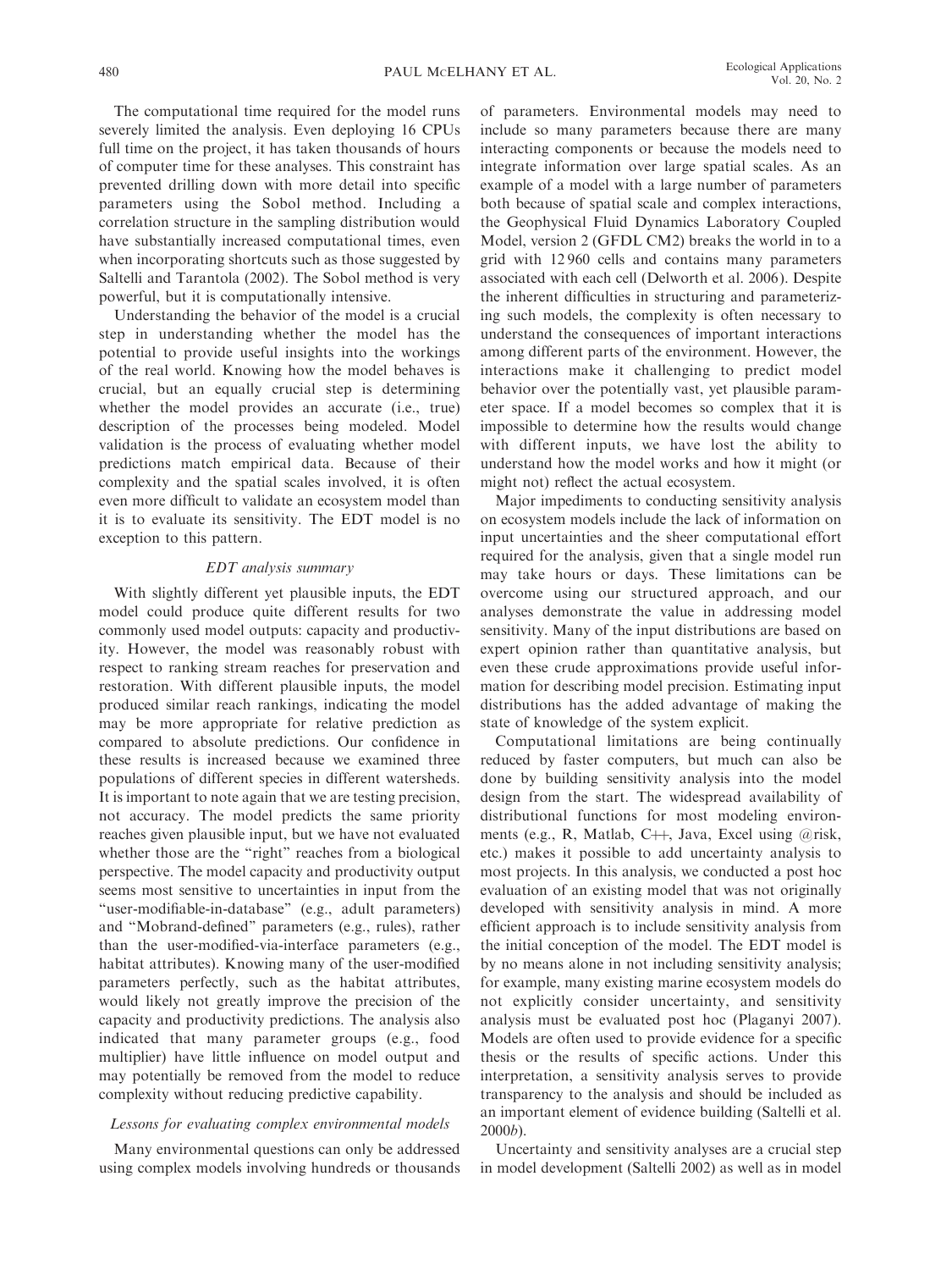calibration and validation. The uncertainty analysis requires an explicit description of input parameter error distributions. The uncertainty analysis results (i.e., prediction intervals) are also necessary for formal model validation. There is uncertainty in both sides of the validation process (i.e., in both the model and the empirical data), and the appropriate statistical evaluation is a comparison of the two distributions, not point estimates (for EDT example, see Rawding 2004).The analysis can be used to identify sensitive parameters in which improved precision really improves the model output precision (e.g., EDT adult survival parameters), and it can be used to identify parameters that could be held at a fixed value or perhaps eliminated from the model altogether (e.g., EDT food multiplier).

Evaluation of ecosystem models using input distributions rather than point estimates can reveal bias in the mean model predictions that arise from Jensen's inequality. This is important if managers are basing their decisions on what they perceive to be the most likely outcome predicted by the model. It is doubtful that a model run only with point estimate inputs will provide the best estimate of the mean model prediction.

The precision interval outputs from a sensitivity analysis provide users with quantitative information about model predictions that can inform how the model output is used in making decisions. These precision intervals can also enable model output to be honestly funneled into secondary models. Ultimately, to affect management decisions, ecosystem model results need to be communicated to policy makers. Even for complex models, developers can provide and managers should expect model results that include an assessment of prediction uncertainties and sensitivities. There is some concern on the part of both model builders and users alike that acknowledging uncertainty could result in decision-making paralysis. However, there is a need for complete transparency of the modeling process and recognition that the false sense of precision that models can generate may lead management down the wrong course. Realistic incorporation of uncertainty through sensitivity analysis can contribute greatly to our confidence in model results by indicating the most likely output values, rather than point estimates that imply a precision that does not exist.

#### **ACKNOWLEDGMENTS**

Thanks to the EDT collaboration group, Mobrand, Jones and Stokes, NWFSC reviewers (especially Dave Jensen), and the Java programmers (Ray Crawford, Susan Demner, Bao Huynh, and Jerry Frost).

#### LITERATURE CITED

- Beechie, T. J., P. Roni, A. Steel, and E. Quimby. 2003. Ecosystem recovery planning for listed salmon: an integrated assessment approach for salmon habitat. Technical Memorandum NMFS-NWFSC-58. National Oceanic and Atmospheric Administration, Seattle, Washington, USA.
- Blair, G. R., L. C. Lestelle, and L. E. Mobrand. 2009. The ecosystem diagnosis and treatment model: a tool for assessing

salmonid performance potential based on habitat conditions. Pages 289-309 in E. Knudson, editor. Pacific salmon environment and life history models: advancing science for sustainable salmon in the future. American Fisheries Society, Bethesda, Maryland, USA.

- Busack, C., and B. E. Thompson. 2006. Improving salmon habitat productivity models for setting escapement goals and prioritizing habitat recovery funding. Washington Department of Fish and Wildlife, Olympia, Washington, USA.
- Chertov, O., A. Komarov, A. Loutkianov, A. Mikhailov, M. Nadporozhskaya, and E. Zubkova. 2006. The use of the forest ecosystem model EFIMOD for research and practical implementation at forest stand, local and regional levels. Ecological Modeling 194:227–232.
- Clark, J. S. 2003. Uncertainty in ecological inference and forecasting. Ecology 84:1349–1350.
- Delworth, T. L., et al. 2006. GFDL's CM2 global couples climate models. Part 1: formulation and simulation characteristics. Journal of Climate 19:643–674.
- Department for Environment, Food and Rural Affairs. 2005. Charting progress: an integrated assessment of the state of UK seas. Department for Environment, Food and Rural Affairs, London, UK.
- Fieberg, J., and K. J. Jenkins. 2005. Assessing uncertainty in ecological systems using global sensitivity analyses: a case example of simulated wolf reintroduction effects on elk. Ecological Modeling 187:259–280.
- Good, T. P., T. J. Beechie, P. McElhany, M. McClure, and M. H. Ruckelshaus. 2007. Recovery planning for endangered species act listed Pacific salmon: using science to inform goals and strategies. Fisheries 32:426–440.
- Groot, G., and L. Margolis. 1991. Pacific salmon: life histories. University of British Columbia Press, Vancouver, British Columbia, Canada.
- Harssan, R. M., R. Scholes, and N. Ash. 2005. Ecosystems and human well-being current state and trends: findings of the Condition and Trends Working Group of the Millennium Ecosystem Assessment. Island Press, Washington, D.C., USA.
- Harwood, J., and K. Stokes. 2003. Coping with uncertainty in ecological advice: lessons from fisheries. Trends in Ecology and Evolution 18:617–622.
- Hatchery Scientific Review Group. 2009a. Columbia River hatchery reform system-wide report: Appendix D. (http:// www.hatcheryreform.us/hrp\_downloads/reports/columbia\_ river/system-wide/4\_appendix\_d\_user\_guide.pdfi
- Hatchery Scientific Review Group. 2009b. Report to Congress on Columbia River Basin hatchery reform. (http://www. hatcheryreform.us/hrp\_downloads/reports/columbia\_river/ report to congress/hsrg report  $12.pdf$
- Hilborn, R., and M. Mangel. 1997. The ecological detective. Princeton University Press, Princeton, New Jersey, USA.
- Jensen, J. L. W. V. 1906. Sur les fonctions convexes et les inegalites entre les valeurs moyennes. Acta Mathematica 30: 175–193.
- Johnson, K. N., S. Duncan, and T. A. Spies. 2007. Regional policy models for forest biodiversity analysis: lessons from coastal Oregon. Ecological Applications 17:81–90.
- Lestelle, L. C., L. E. Mobrand, and W. E. McConnaha. 2004. Information structure of Ecosystem Diagnosis and Treatment (EDT) and habitat rating rules for chinook salmon, coho salmon, and steelhead trout. Mobrand Biometrics, Vashon Island, Washington, USA.
- Lichatowich, J., L. Mobrand, L. Lestelle, and T. Vogel. 1995. An approach to the diagnosis and treatment of depleted Pacific salmon populations in Pacific Northwest watersheds. Fisheries 20:10–18.
- Lower Columbia Fish Recovery Board. 2004. Lower Columbia salmon recovery and fish and wildlife subbasin plan. Lower Columbia Fish Recovery Board, Longview, Washington, USA.